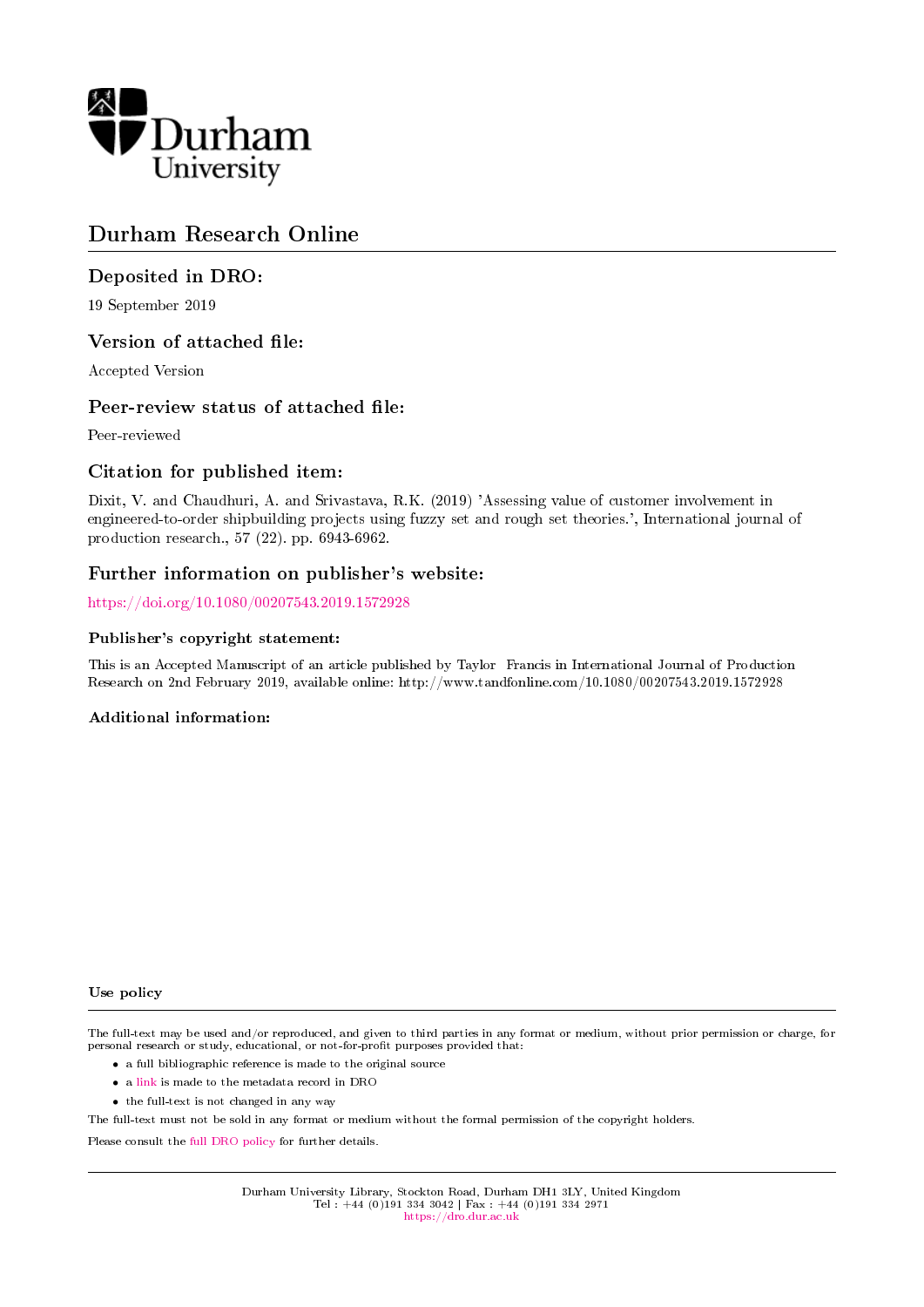## **Assessing value of customer involvement in engineered-to-order shipbuilding projects using fuzzy set and rough set theories**

### **Abstract**

Customer involvement plays a crucial role in engineered-to-order (ETO) projects. The present study investigates the involvement of customers, with thorough technical knowledge, as resources and co-producers. The study also analyses the impact of customer involvement in sourcing decisions and project execution on project performance (PP) of ETO shipbuilding projects by considering project and customer characteristics. The contributions of this study to the current body of knowledge on customer involvement in ETO projects are twofold. First, it demonstrates that customer involvement at different stages of shipbuilding projects have differential impacts on PP. Customer involvement in sourcing decisions during the early stages of the project has a positive impact, whereas involvement in project execution during the later stages of the project has a negative impact on PP. Second, it reveals that project complexity and customer type together significantly affect the PP. Therefore, the role of project complexity and customer type as potential contingent factors in explaining PP is emphasised. This study also makes a significant methodological contribution by demonstrating the use of fuzzy inference system and rough set theory to analyze qualitative inputs from interviews, when conducting surveys is not possible.

Keywords: Customer involvement; engineered to order; fuzzy set theory; integration; rough set theory; shipbuilding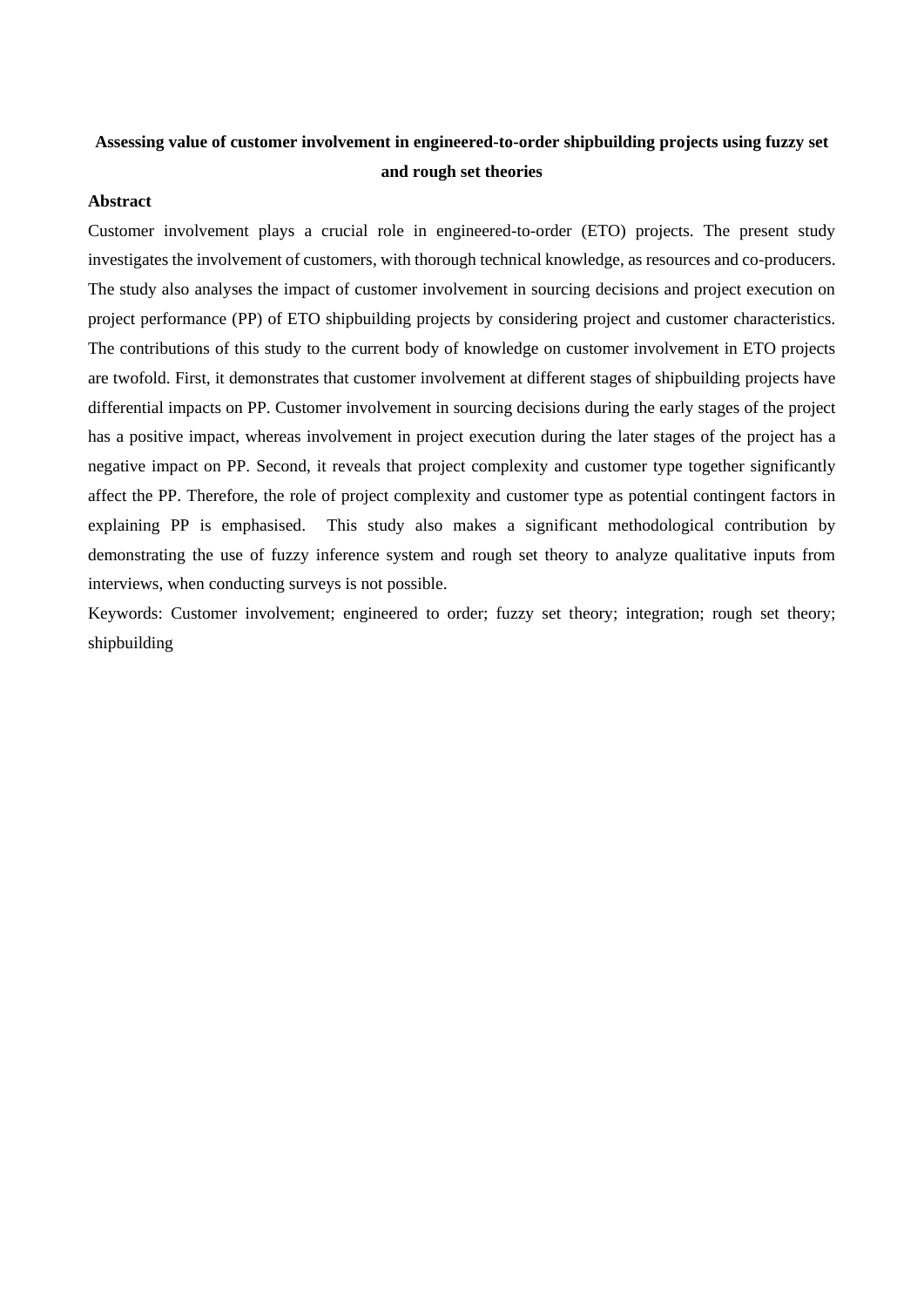#### **1. Introduction**

Knowledge from customers can be captured through customer knowledge management (CKM), which focuses on knowledge obtained from the customer. Lengnick-Hall (1996) examined five customer roles namely customer as a resource, co-producer on the upstream side, buyer, user and product on the downstream side. Gibbert et al. (2002) identified five styles of CKM namely: prosumerism, team based co-learning, mutual innovation, communities of creation and joint ownership. Prosumerism focused on co-production of products and services, thereby promoting customers from being passive recipients of products to active co-creators of value (Humphreys and Grayson, 2008; Troye and Supphellen, 2012; Frow et al., 2015). In engineered-to-order (ETO) projects, customers are technically knowledgeable and can participate at all stages of the project. The present study focuses on upstream involvement of a customer as a co-producer and knowledge resource in ETO shipbuilding projects.

Several authors, for example Liew et al. (2008), Peled and Dvir (2012), Jaakkola and Alexander (2014) and Eriksson (2015) emphasised the importance of involving customers in value creation processes. However, such involvement can also have a negative impact on project performance (PP) because of scope creep, rework and schedule slippage (Bower and Christensen, 1995; Subramanyam et al., 2002; Vereecke and Muylle, 2006; Fabbe-Costes and Jahre, 2008; Peled and Dvir, 2012; Leuschner et al., 2013; Perols et al., 2013; Zhou et al., 2014). Because integration consumes resources and time, the producer and customer should be able to identify the most suitable form of integration that can lead to the desired PP.

Supply chain integration literature has primarily focused on manufacturing supply chains. Eriksson (2015) noted that few studies have investigated the management of supply chain integration in project-based supply chains. Most contributions in the project domain have been reported in the context of new product development (NPD) projects. In ETO projects, customers can be involved in both sourcing decisions (Hicks et al., 2000; Eriksson and Westerberg, 2011) and project execution (Kadefors, 2004; Peled and Dvir, 2012) this is unique characteristic of ETO projects and is not observed in other supply chains. Extant literature still lacks reports on contributions in ETO projects particularly in the shipbuilding context (Mello, 2015). More specifically, research on understanding the impact of customer involvement in sourcing decisions (CISD) and customer involvement in project execution (CIPE) and project and customer characteristics (ship type (ST) complexity, customer type (CT)) on PP of ETO projects, particularly in the shipbuilding context, is limited. The following research questions remain unaddressed: how does customer involvement at different stages of an ETO project influence PP and how do project and customer characteristics influence the possible impact of customer involvement on PP. Hence, the specific research objectives of the present study are as follows:

To analyse the impact of CISD and CIPE on the performance of shipbuilding projects.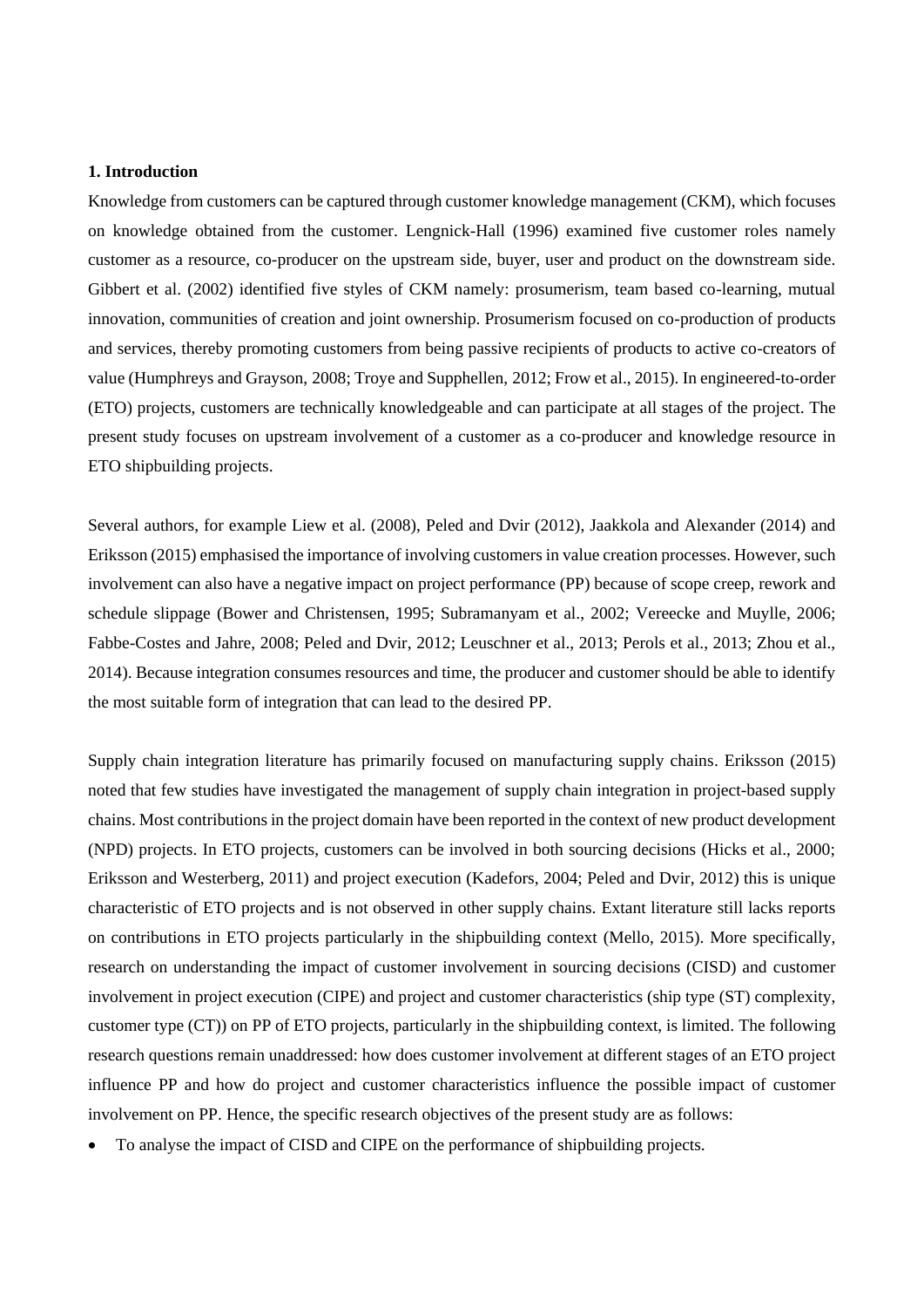To analyse whether project and customer characteristics influence the impact of customer involvement on the performance of shipbuilding projects.

The contributions of the present study to the current body of knowledge on customer involvement in ETO projects are twofold. First, it demonstrates that customer involvement at different stages of shipbuilding projects have differential impacts on PP. CISD at the early stages of the project has a positive impact, whereas involvement in project execution at the later stages of the project has a negative impact on PP. Hence, distinguishing customer involvement across the different stages of the projects is crucial to understand its impact on PP. Second, the present study reveals that project complexity (ST complexity) and CT together significantly affect PP and thus, such contingent factors must be considered while analysing the performance of shipbuilding projects. The study also makes a significant methodological contribution by demonstrating the use of fuzzy inference system (FIS) and rough set theory to analyze qualitative inputs from interviews, when conducting surveys is not possible (methodological contribution explained in details in Section 4).

The remainder of the paper is organised as follows. In Section 2, we present the literature on supply chain integration in projects and in Section 3, we present our research hypotheses. In Section 4, we present the research methodology. In Section 5, we present our analysis and results. In Section 6, we discuss our findings and offer academic as well as managerial implications. We summarise the paper and discuss steps for future research in Section 7.

#### **2. Literature review on supply chain integration in projects**

A literature review on the impact of supplier and customer integration on PP was conducted to identify research gaps. Scholarly journal articles were searched in the ABI/INFORM database by using the keywords, "customer integration" OR "supplier integration" OR "customer involvement" OR "supplier involvement" AND "project performance", scholarly journal articles were searched in ABI Inform database. The search returned 3166 hits. Two of the authors read the titles of the 3166 articles and selected 89 for further analysis. These 89 articles were chosen based on the following criteria: supplier, customer integration, involvement or performance impact was mentioned in the title or they were review papers. Then, the abstracts of these 89 articles were read by two of the authors and 53 articles were selected for further analysis. These 53 articles were read by two of the authors. Reading these 53 articles also resulted in the identification of 28 additional articles through backreferencing to be included in the review. These 81 articles were analysed and coded. The analysis showed that 31 of those 81 articles analysed supplier and customer integration from the perspective of projects, of which 24 analysed NPD projects, 4 analysed construction projects, 2 analysed complex engineering projects and only one analysed shipbuilding projects. Appendix A provides details of these 31 articles. These numbers reveal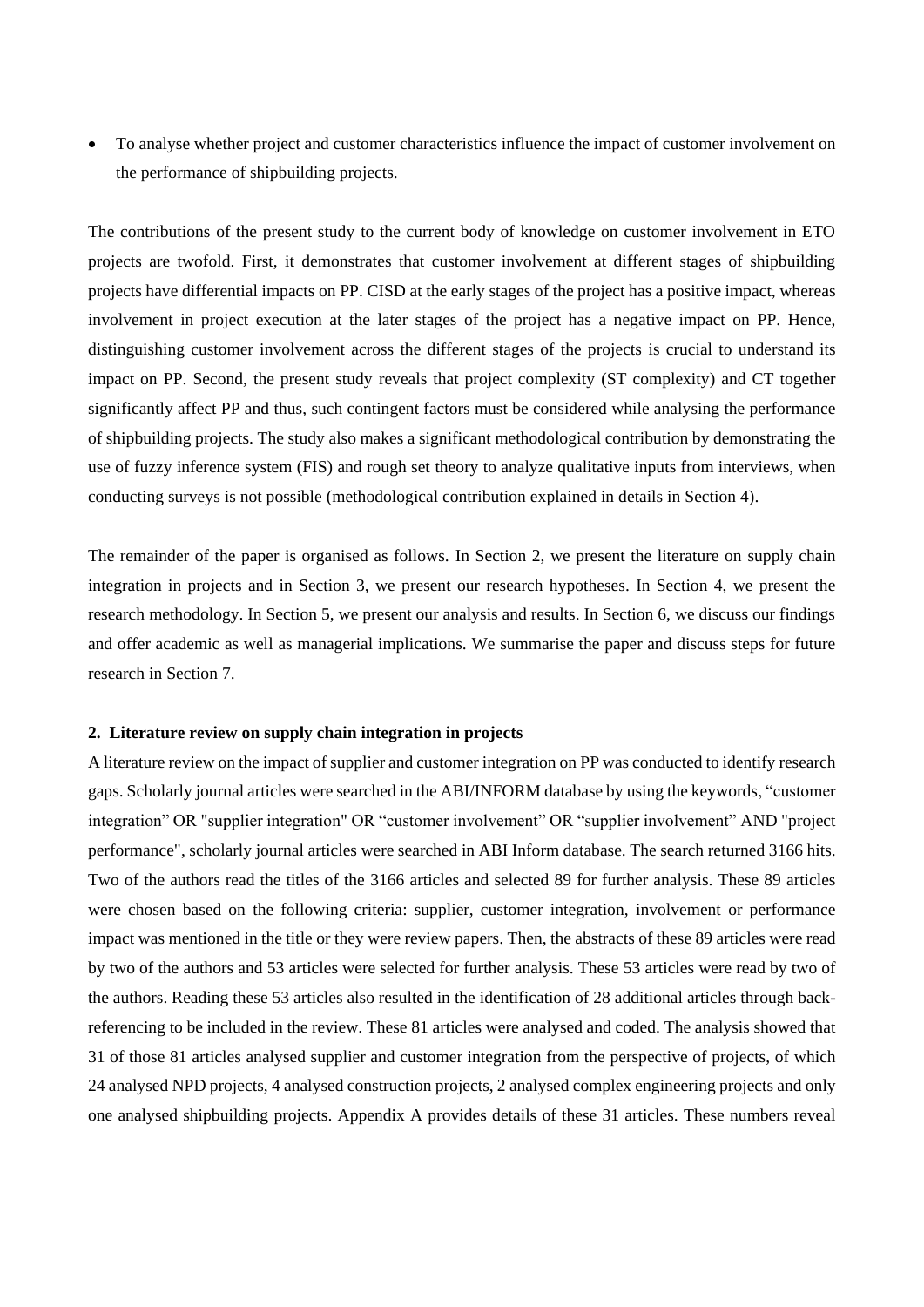that customer and supplier integration has been thoroughly studied in the context of NPD projects. However, extant literature lacks contributions in ETO projects, particularly in the shipbuilding context.

As mentioned above, customer involvement has been thoroughly studied in NPD literature and has provided direction for ETO projects. However, these two contexts have key differences. While customer involvement in NPD provides updated information on changing customer tastes and requirements to the design team and reduces the uncertainty (Chaudhuri and Boer, 2016), customer involvement in ETO projects contributes by providing not only a more thorough understanding of product specifications, but also a more efficient method of project execution and production. NPD projects may have three forms of customer involvement: as an information source, as co-developers, and as innovators (Cui and Wu, 2016). ETO projects have an additional form of customer involvement as co-producers. Thus, in NPD projects customer input during design is extremely high however customers may or may not be a part of the production phase, as in ETO projects. Given the additional form of customer involvement in ETO projects, investigating the impact of customer involvement at different stages of ETO projects on PP is crucial.

The literature review showed that multiple measures of PP were used by researchers- product quality (Hoegl and Wagner, 2005; Koufteros et al., 2007; Eriksson and Westerberg, 2011; Wagner, 2012; Elvers and Song, 2016; Chaudhuri and Boer, 2016); development cost (Handfield et al., 1999; Hoegl and Wagner, 2005; Eriksson and Westerberg, 2011); development time or time-to-market (Handfield et al., 1999; Mishra and Shah, 2009; Eriksson and Westerberg, 2011;Wagner, 2012; Johnson and Filippini, 2013; Elvers and Song, 2016; Zhang et al., 2017); schedule adherence or avoiding project delays (Hoegl and Wagner, 2005; Eriksson and Westerberg, 2011; Mello et al., 2015); improved design (Petersen et al.,2005; Handfield and Lawson, 2007; Parker et al., 2008; Jayaram, 2008; Wagner, 2012; Jayaram and Pathak, 2013; Salvador and Villena, 2013); environmental impact, work environment, and innovation (Eriksson and Westerberg, 2011); and financial performance (Petersen et al.,2005; Handfield and Lawson, 2007; Johnson and Filippini, 2010; Feng et al., 2016; Cui and Wu, 2016). The majority of the studies have reported positive impact of buyer-supplier collaboration, supplier integration and customer integration on PP (Kadefors, 2004; Petersen et al., 2005; Hoegl and Wagner, 2005;Jayaram ,2008; Mishra and Shah, 2009; Martinsuo and Ahola, 2010; Wagner, 2012; Johnson and Filippini, 2013; Salvador and Villena, 2013; Chaudhuri and Boer, 2016; Feng et al., 2016; Zhang et al., 2017).

Customer integration has been studied in the project context. Kadefors (2004) identified the existence of informal co-operative relationships between the customer and main contractor characterised by interpersonal trust, shared values and informal understanding to improve project efficiency. Briscoe et al. (2004) examined the role of the client as the key driver of performance improvement and innovation and the most significant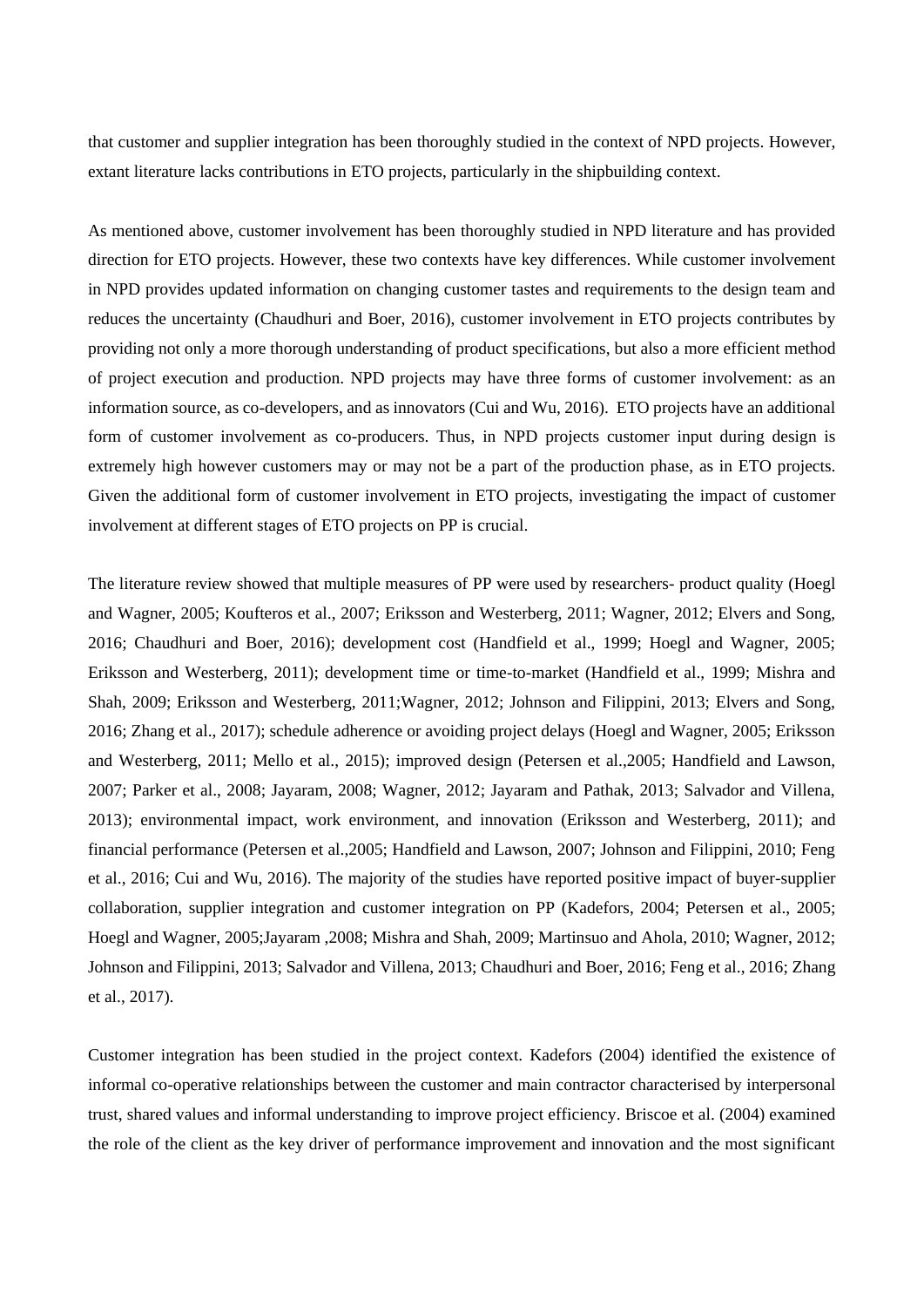factor in achieving integration in the construction project's supply chain. Hoegl and Wagner (2005) showed that communication frequency and intensity have a curvilinear (inverted U-shaped) relationship with project development budget and product cost. Eriksson et al. (2007) revealed that the client's procurement procedures affect the level of subcontractor (supplier) involvement and integration in construction projects. Alderman and Ivory (2007) opined that partnering among project participants resulted in more effective communication leading to improved learning, more informed decision making and increased project effectiveness*.* Parker et al. (2008) distinguished between timing and extent of integration while analysing their effect on PP. Eriksson and Westerberg (2011) studied the impact of cooperative procurement procedures with project characteristics (i.e. how challenging the project is in terms of complexity, customization, uncertainty, value/size, and time pressure), as the moderating factor on PP. Peled and Dvir (2012) proposed a theoretical contingency model for the effect of customer involvement modes on project success. Jayaram and Pathak (2013) found that knowledge sharing and enrichment with customers are strongly associated with design fit and manufacturing capabilities of a firm. Eriksson (2015) noted that integration in project supply chains is multi-dimensional in nature and involves strength, scope, duration, and depth of integration. Cui and Wu (2016) analysed customer involvement as the information source, co-developer and innovators.

Mello et al. (2015) performed an in-depth case study of a shipbuilding project to identify problems causing delay in the project and examine their major causes. The authors were unable to distinguish which particular project characteristic influences the adoption of a specific coordination mechanism. Hence, further research is required to examine the effect of various coordination mechanisms across a higher number of projects (Mello et al., 2015). In ETO shipbuilding projects, customers can be involved in both sourcing decisions (Hicks et al., 2000; Eriksson and Westerberg, 2011) and project execution (Kadefors, 2004; Peled and Dvir, 2012) this is a unique characteristic of ETO projects and is not observed in other supply chains. Our analysis of the literature showed that research on customer integration over different phases of projects and particularly for ETO shipbuilding projects is limited (only one article found). Moreover, the effects of project characteristics (i.e ST complexity) in the context of shipbuilding projects and CT [domestic or foreign] on PP have not been studied.

#### **3. Hypothesis development**

Gibbert et al. (2002) opined that successful companies realise that corporate customers are more knowledgeable and consequently seek knowledge through interaction with customers. The 'prosumerism' form of CKM focuses more on co-production of products and services, thereby promoting customers from being passive recipients of products to active co-creators of value. Such a form of CKM is relevant for analysing the impact of customer involvement in ETO shipbuilding projects as customers are involved in multiple phases of the projects. One of the authors has prior experience of working in shipbuilding projects in India and the ship owner's representatives (i.e. the customers) had a dedicated office space in the shipyard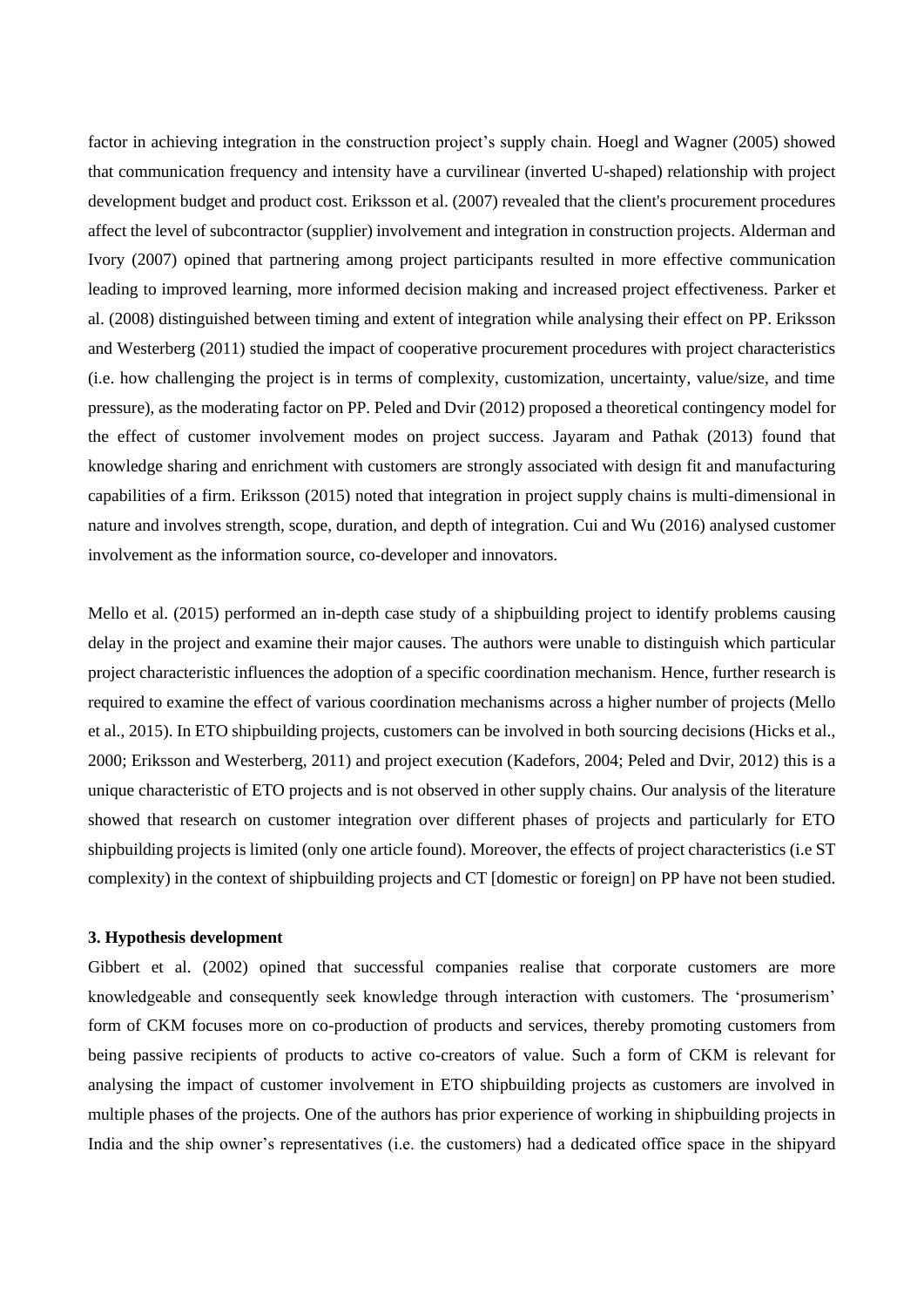premises. The customers specified their preferred suppliers for items to be procured for the project and also participated in supplier selection with the shipyard. They extensively interacted with designers to clarify technical doubts or determine pipe routings and cooperated in resolving problems during production, launching and commissioning, to ensure smooth progress of the project.

Researchers have also adopted a knowledge-based view of firms to study the effect of customer involvement on firm performance. McAdam et al. (2008) and Mishra et al. (2015) have found a significant effect of collaborative knowledge enrichment on the ability to manufacture new complex products. Jayaram and Pathak (2013) provided a fine-grained view of knowledge integration by distinguishing between the short-term knowledge sharing mechanisms and long-term and iterative knowledge enrichment mechanisms. Their findings suggested that both knowledge sharing and enrichment with customers are strongly associated with the design fit and manufacturing capabilities of the firm. Hence, CKM and knowledge-based view can be considered the theoretical bases for analysing the effects of customer involvement in shipbuilding projects. In Appendix B, Figure B1 presents the stages of a typical shipbuilding project and Table B1 details the forms of customer involvement at different stages of a shipbuilding project. Based on the aforementioned theoretical background and real practices observed in the shipbuilding industry, we develop a conceptual framework for analysing the effect of customer involvement over two phases (i.e. during sourcing decisions and during project execution) on PP as shown in Figure1.



Figure 1: Framework depicting the role of customer involvement on project performance

By using the aforemetioned theoretical background, we provide support to the hypotheses.

### 3.1. Customer involvement in sourcing decisions

Because of the long duration of ETO projects such as shipbuilding, procurement decisions are taken at different stages of the project. Sometimes customers specify their preferred suppliers for critical items or present exclusive specifications for items that can only be satisfied by a limited number of suppliers (Hicks et al., 2000). To satisfy such technically competent customers and leverage their knowledge for a more efficient PP, collaborative supplier selection by involving both the customer and producer has been suggested by Briscoe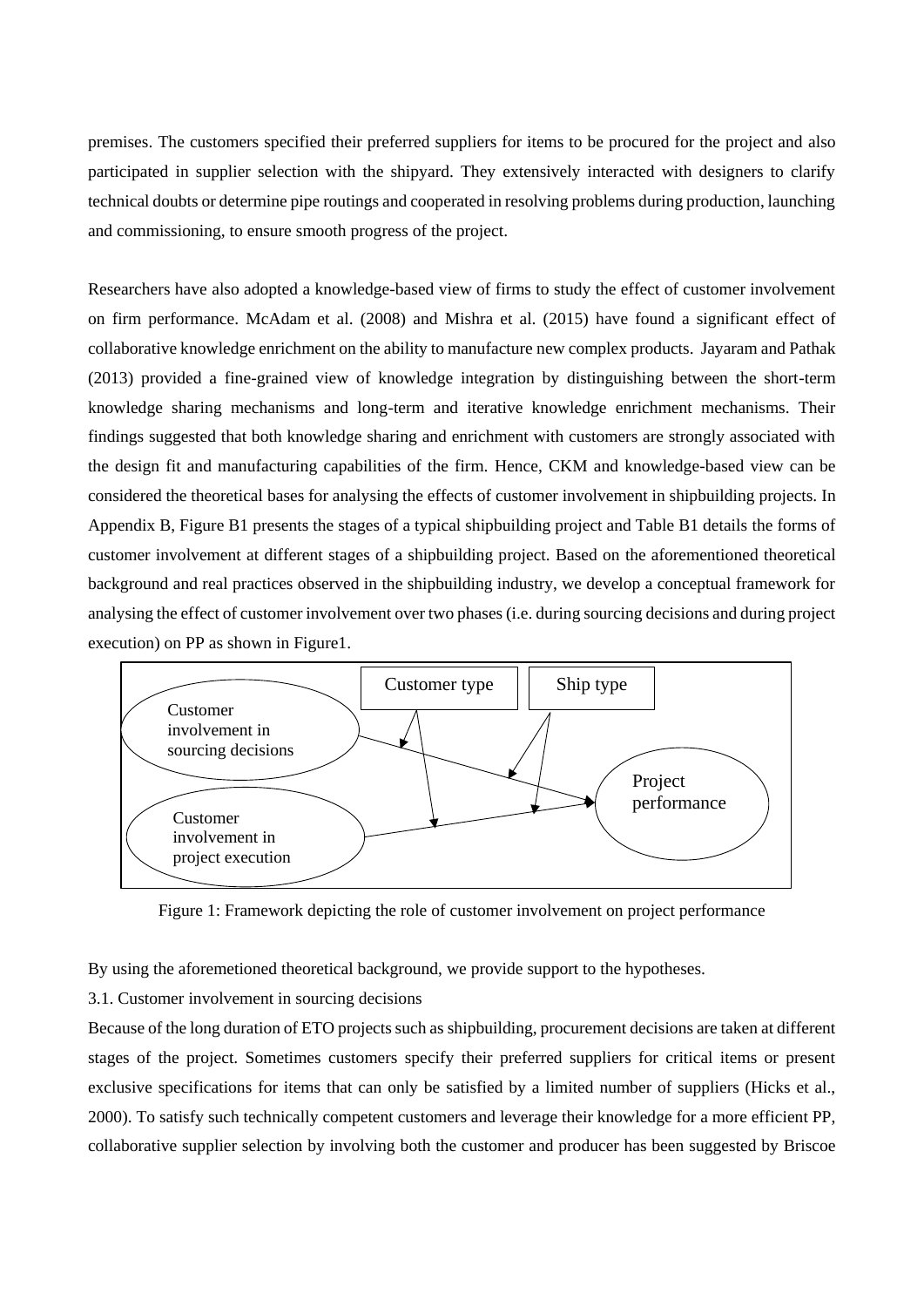et al. (2004); Petersen et al. (2005); Eriksson et al. (2007); Koufteros et al. (2007); Eriksson (2008); Parker et al. (2008); Martinsuo and Ahola (2010). Eriksson (2008); Martinsuo and Ahola (2010); Garengo and Panizzolo (2013) and Cui et al. (2016) have suggested continuous interaction of the customer with the primary contractor and suppliers and providing feedback and inputs from the customer to the suppliers. Richeson et al. (1995) reported a practice wherein customers visit suppliers' manufacturer plants to evaluate them. Eriksson and Westerberg (2011) suggested that cooperative procurement procedures (joint specification, selected tendering, soft parameters in bid evaluation, joint subcontractor selection, incentive-based payment, collaborative tools, and contractor self-control) have a positive influence on PP. Zheng et al. (2018) explored the conjunct roles of the client and vendor in off-shore projects and found that client process control enhances the effect of vendor outcome control, but impairs the effect of vendor process control.

However, establishing close relationships requires resources and time, which are valuable and limited. The criticality of an item and its complexity play a crucial role in determining whether close relationships are required (Kaufmann and Carter, 2006; Parker et al., 2008; Jayaram, 2008; Peled and Dvir, 2012; Millson, 2013; Park and Lee, 2014). For example, for a critical item such as a main engine which is highly engineered and customised in shipbuilding projects, the customers demonstrate a high level of involvement in sourcing decisions by specifying their preferred supplier and visiting the supplier's site during the factory acceptance test. However, for a standardised item such as a pipe, the customers do not get involved. Thus, in the present study CISD is recorded for different classes of shipbuilding items allocated (A) (highly customised specifications), allocated stock (AS) (mix of standard and customised specifications) and stock (S) (standard specifications) items (Chirillo, 1985) and then aggregated to compute overall CISD. Thus, we present our first hypothesis

*H1: Customer involvement in sourcing decision has a positive effect on project performance of shipbuilding projects.*

#### 3.2. Customer involvement in project execution

Narasimhan and Kim (2002) underscored the importance of external integration of a company with its customers, through joint decision-making and problem-solving and incorporating continuous correspondence and feedback on the output delivered or to be delivered. Kadefors (2004) identified the existence of informal co-operative relationships wherein the main contractor and customer jointly handle site problems that arise by determining compromises and exchanging services. Beach et al. (2005) opined that to fully understand and incorporate customer requirements during the design stage of the project, designers, specialist sub-contractors and key manufactures must be allowed access to the customer. Eriksson and Westerberg, (2011) observed that a higher level of integration between the customer and contractors at the design stage leads to enhanced PP. Further, Olsen et al. (2005); Alderman and Ivory (2007); Gil (2009); Eriksson and Westerberg (2011) and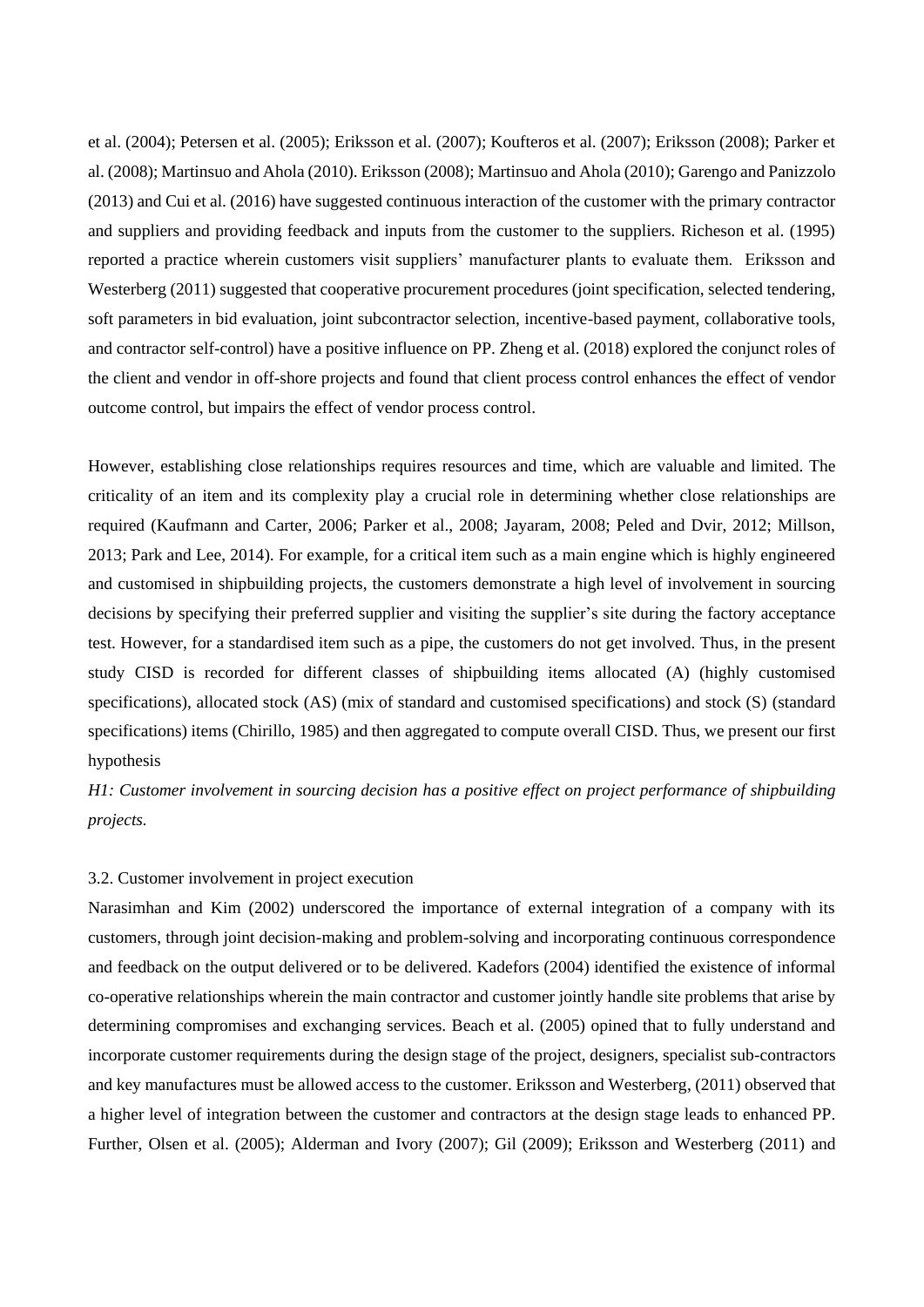Mishra and Sinha (2016) have emphasized the role of physical proximity of the customer in improving the coordination, work environment and innovation ultimately leading to improved PP. Hence, we present our second hypothesis.

*H2: Customer involvement in project execution has a positive effect on project performance of shipbuilding projects.*

### 3.3. Role of project characteristics on project performance

Project characteristics have been an integral part of various project management decision-making models. Akinsola et al. (1997) identified that the project characteristics, namely type, size, time duration, and complexity, influence variations in building projects. Molenaar and Songer (1998) identified project complexity as one of the statistically significant factors that correlate with project success in their model for a public sector design-build project. Tatikonda and Rosenthal (2000) characterised product development projects in terms of their technology novelty and project complexity levels for studying relationships between product development project characteristics and project outcomes. Al Khalil (2002) incorporated the clarity of scope, schedule, and complexity as project characteristics in a project delivery method selection model. Mahdi and Alreshaid (2005) defined project characteristics based on the precise cost estimate before contract signing, time reduction, tight project milestone or deadlines, cost effectiveness, project budget, ability to define the project scope, and project size and complexity in the project delivery method selection problem. Chan and Park (2005) identified high technological level as the characteristic pertaining to projects that influence project cost. Elhag et al. (2005) incorporated 17 project specification related factors as project characteristics for building reliable cost models of construction tendering costs. Art Gowan Jr and Mathieu (2005) studied the intervention of specific project management practices in different types of projects that influence the direct impact of technical complexity and project size on the target date of project. Fan et al. (2008) incorporated technical complexity as one of the sub-factors of project characteristics in a model for selecting a project riskhandling strategy. Chen et al. (2011) developed an artificial neural network model for project delivery system selection, in which project characteristics were captured using factor project type (Industrial, infrastructure and building projects), project scale measured using project cost, project complexity, ability to define project scope, flexibility and disputes. Johnsen and Hvam (2018) presented a framework for quantifying the impact of project complexity associated with non-standard customisations on project costs.

The aforementioned studies have assumed a direct impact of project characteristics on the dependent variables of their models. However, some studies have reported an indirect effect. Griffin (1997) recognised that the interaction of project complexity with the formal product development process had an impact on the NPD cycle time. Tatikonda and Rosenthal (2000) found that high levels of technology novelty or project complexity were not directly associated with overall project failure, but were associated with specific project outcome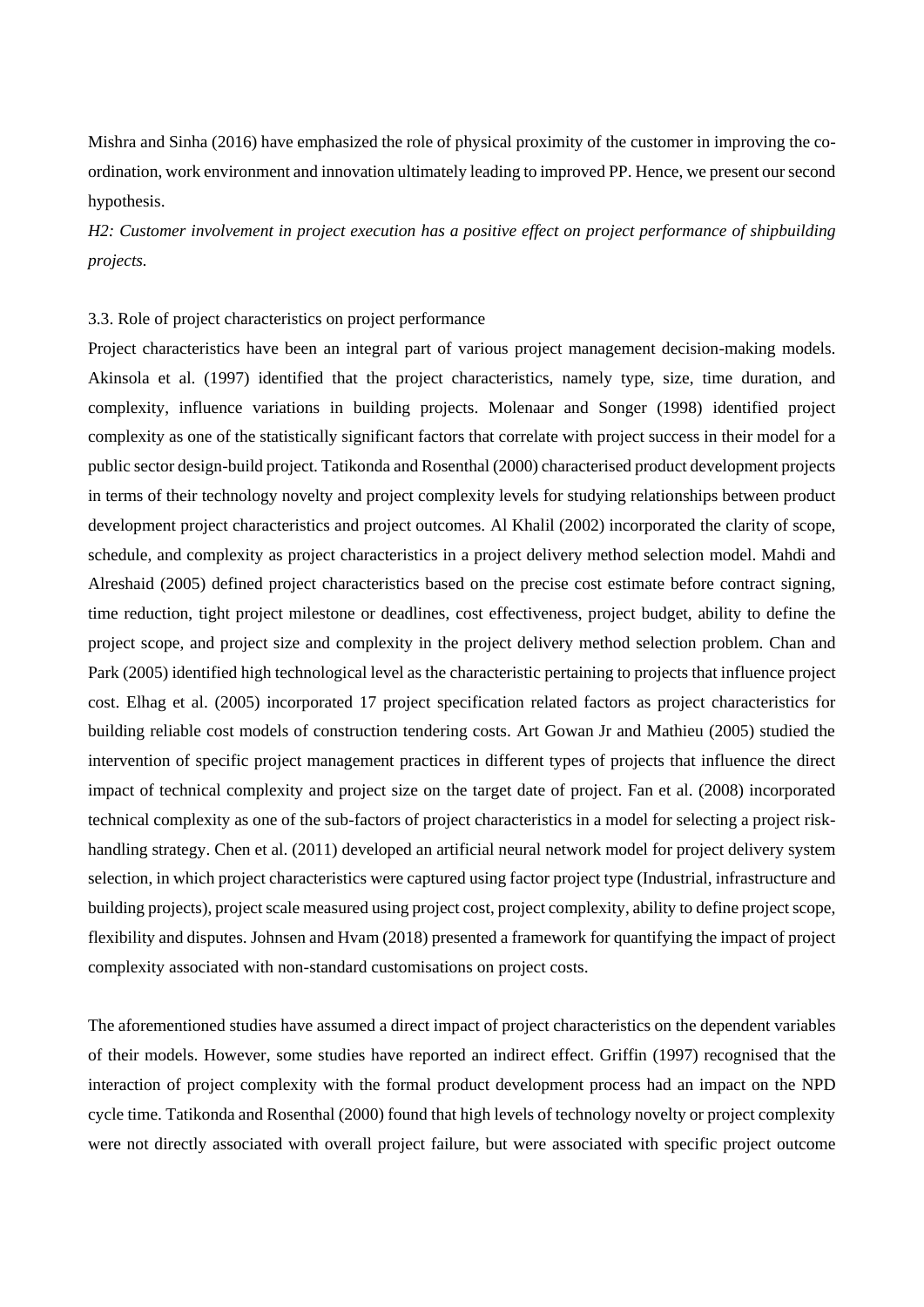elements. Clift and Vandenbosch (1999) and Lin and Germain (2004) showed that greater the project complexity is, greater is the level of customer involvement which in turn impacts PP. Gerwin and Barrowman (2002) identified complexity as a moderator between incremental approach and project schedule performance. Art Gowan Jr and Mathieu (2005) revealed that project complexity did not have a direct effect on target date of project completion. Peled and Dvir (2012) proposed a theoretical contingency model for the effect of customer involvement on project success, moderated by project complexity. Ahmad et al. (2013) reported the absence of any evidence of the direct negative relationships between project complexity and overall performance of NPD projects. However, they found that the interaction between project complexity and team integration had a statistically significant positive impact on PP. These studies provide direction for exploring the indirect effects of project complexity characteristics on PP.

In shipbuilding projects, the project complexity is defined by the final product (i.e. ST complexity). For example, a project with the final product as the tanker is more complex than a project with a bulk carrier as the final product, which in turn is more complex than a project with a barge as the final product. Thus, we present the third and fourth hypotheses.

*3) Ship type significantly affects how customer involvement in sourcing decision affects project performance of shipbuilding projects.*

*4) Ship type significantly affects how customer involvement in project execution affects project performance of shipbuilding projects.*

#### 3.4. Role of customer characteristics on project performance

Akinsola et al. (1997) stated that client characteristics differ in terms of the nature of their business (private or public) and experience. These factors influence the decision making processes in projects. Love et al. (1998) assessed client type in terms of their experience of market and technical knowledge of the construction industry for analysing different procurement practices of different client types. Al Khalil (2002) assessed customer characteristics based on the owner's involvement by incorporating award of contract, responsibility and design control in the project delivery method selection model. To examine the choice of the project delivery method, Mahdi and Alreshaid (2005) obtained owner characteristics by using the following factors owner understanding of the project scope, owner's control over design, owner's benefits from cost saving and owner's involvement in project details. Chen et al. (2011) defined owner characteristics by using the following factors: owner's willingness to be involved, owner's available personnel and owner's willingness to take risks. Chan and Park (2005) incorporated the owner's level of construction sophistication as an owner characteristic in their project cost estimation model by using principal component regression. Elhag et al. (2005) ranked the following factors defining the client characteristics in decreasing order of significance for determining construction tendering costs: priority of construction time/deadline requirements, certainty of project brief,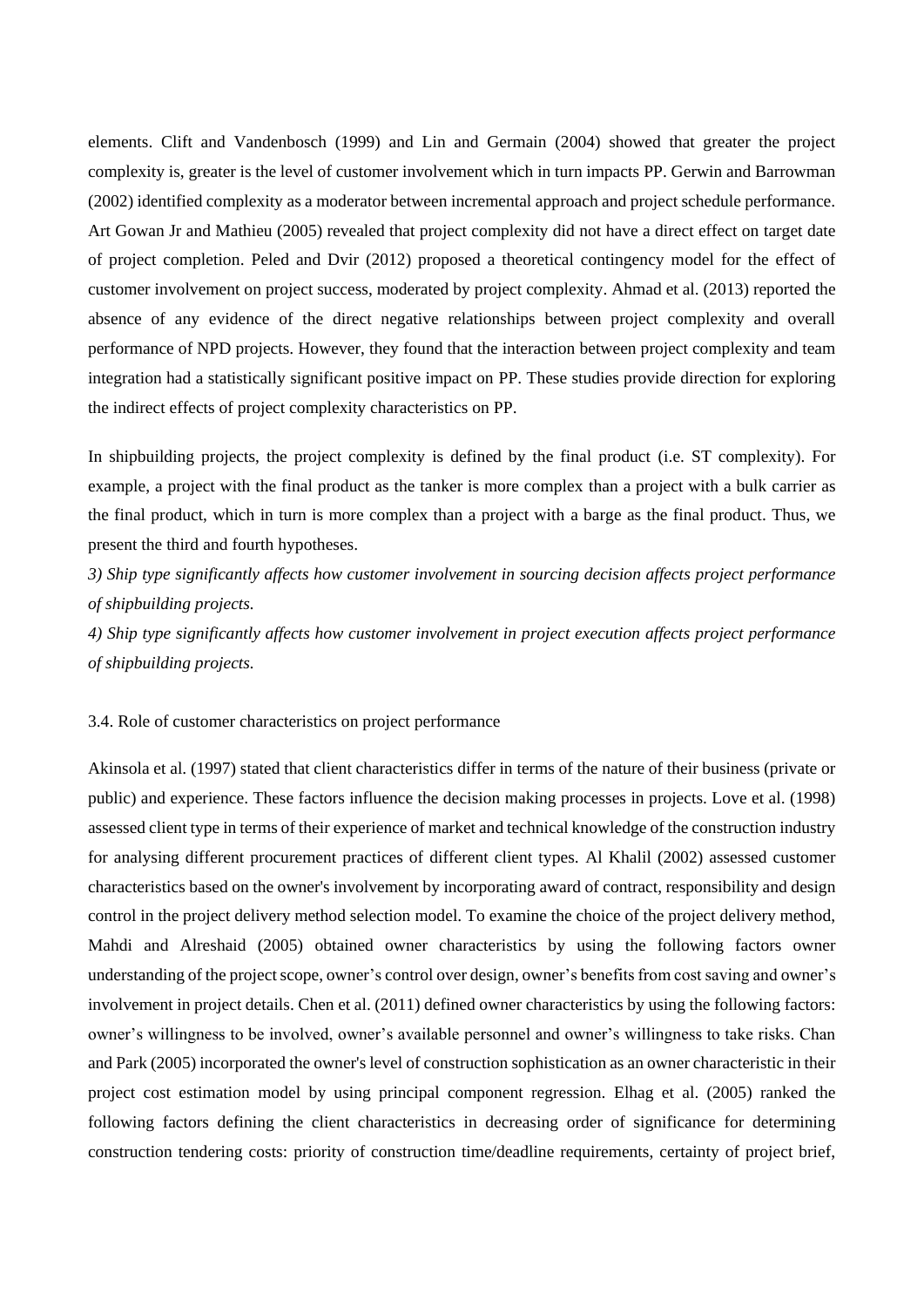client requirements on quality, type of client (public/private/developer), project finance method/appropriate funding in place on time, partnering arrangements, experience related to procuring construction and financial ability/payment record. Peled and Dvir (2012) identified the moderating role of customer characteristics (operational orientation and technical capabilities) on the effect of customer involvement on project success.

Indian shipyards receive orders from domestic as well as foreign customers. The different CTs demonstrate different levels of technical knowledge and involvement. Thus, we present the fifth and sixth hypotheses.

*5) Customer type significantly affects how customer involvement in sourcing decision affects project performance of shipbuilding projects.*

*6) Customer type significantly affects how customer involvement in project execution affects project performance of shipbuilding projects.*

#### **4. Research methodology**

#### 4.1. Data collection

Shipyards across India were selected based on their capacity (largest size of ship that can be constructed), life stage (new 0-30 years; moderately old 30-50 years; old >50 years) and ownership (government / private), to ensure that the present study represented all types of shipyards. The unit of analysis as a case for the study was completed or nearly completed (close to launching stage) shipbuilding project. Appendix C provides the characteristics of the selected shipyards, projects and customers [Domestic (D) / Foreign (F)]. A semistructured interview-based approach was selected for collecting primary qualitative data because it enables capturing rich information by allowing a two-way interaction between the interviewer and managers (Saunders, 2011). Interviews of 16 shipbuilding professionals working at the vice-president, general manager, and assistant general manager level with work experience varying from 10 to 25 years were conducted. The interview protocol included explanation of the research objective and material classification (A, AS and S) adopted in the present study by the interviewer to the respondents, at the beginning of the interview. This was followed by questions related to shipyard ownership; shipyard capacity; shipyard establishment year; ship deadweight tonnage; ship type; customer type ; percentage of items by value in Class A, AS and S; levels of CISD for Class A, AS and S items and CIPE, and PP. On an average an interview lasted for almost 30-45 minutes. In each interview two interviewers were involved who took hand written notes during the interviews, which were consolidated and transcribed after the interviews.

A key challenge in fulfilling the research objectives (mentioned in Section 1) is the limited number of shipbuilding projects which are undertaken in India and the difficulty in collecting data about such projects. Thus, conducting surveys to collect sufficient samples for analysis and hypotheses testing remains the biggest challenge for conducting such research. This also explains the paucity of quantitative empirical research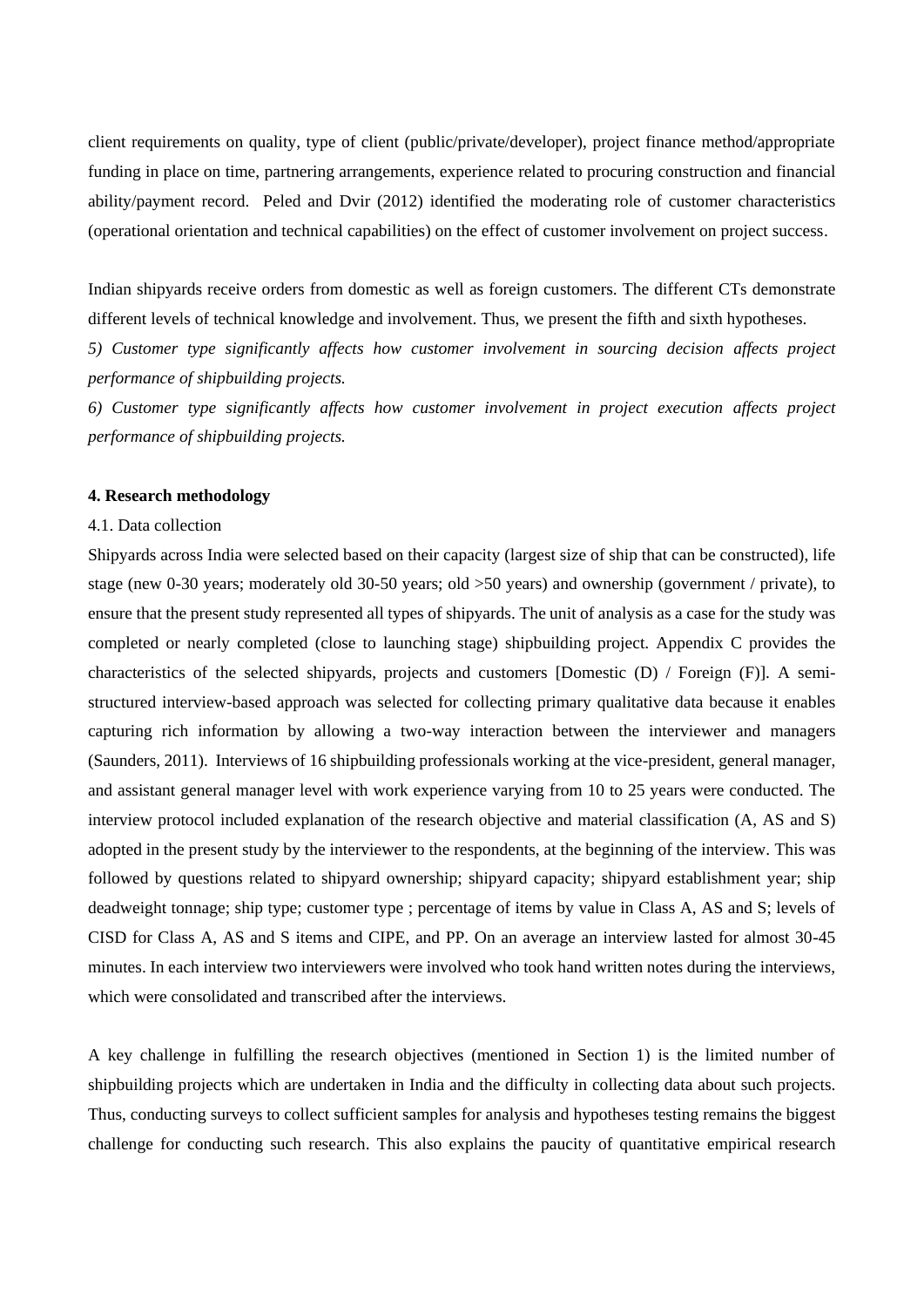involving hypotheses testing on ETO projects. Few studies on ETO shipbuilding projects (Mello et al., 2015) have adopted a case study approach. The present study overcomes the obstacle of conducting survey research on ETO projects by quantifying the responses from interviews by using FIS. The research methodology uses the FIS for within-case analysis and rough set theory for cross-case analysis. It demonstrates how qualitative inputs from interviews can be used to scientifically analyse relationships between variables in the absence of survey data. Although FIS and rough sets have been used in multiple applications as decision support, application of these methods to process qualitative responses from interviewees and to test hypotheses is indeed novel and hence provides an alternative to case study research and where it is not possible to conduct surveys. Figure 2summarises the steps of methodology for within-case and cross-case analysis.



Figure 2: Steps of the methodology used for within-case and cross-case analysis

### 4.2. Fuzzy inference system for within-case analysis

The advantage o using FIS is that, it utilises natural language to capture managerial tacit knowledge and enables a more efficient synthesis of available data. The interview response texts corresponding to each antecedent of ST, CISD, CIPE and PP of all cases were arranged in the descending order. Some interview response texts for "Customer involvement in supplier selection for Class A items" are shown in the Table 1. Based on the information obtained by the responses relative fuzzy linguistic terms that most accurately describe the level of the actual response were assigned.

Table 1: Assigning fuzzy linguistic terms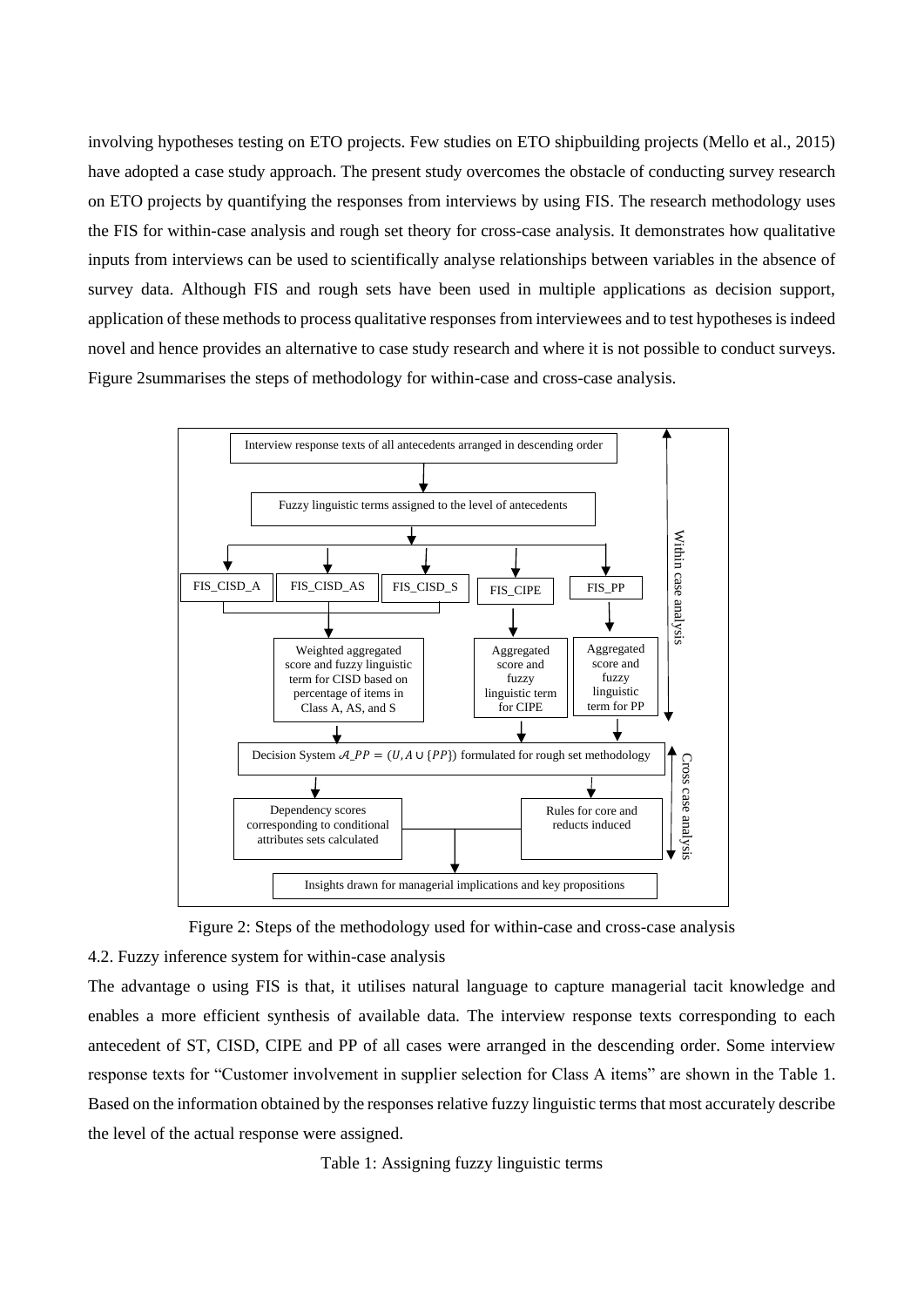|                        | Interview response text for "customer involvement in supplier          | Fuzzy linguistic |
|------------------------|------------------------------------------------------------------------|------------------|
| Project name           | selection for Class A items"                                           | term             |
| Project E1             | The customer selected and nominated suppliers.                         | Extremely high   |
| Project A5             | Suppliers were decided and specified by the customer.                  | Very high        |
|                        | The customer provided a list of preferred suppliers. However, the      |                  |
|                        | final supplier selection was performed by the shipyard with no         |                  |
| Project D1             | customer involvement.                                                  | Nearly low       |
|                        | The customer did not provide any list of preferred suppliers.          |                  |
|                        | Suppliers were selected by the shipyard and the selection was          |                  |
| Project D <sub>2</sub> | approved by the customer.                                              | Low              |
|                        | The customer did not provide any list of preferred suppliers. The      |                  |
|                        | shipyard, based on its experience and assessment of suppliers, invited |                  |
| Project X1             | bids from suppliers and selected the supplier with the lowest cost.    | Nil              |

Three FISs namely FIS\_CISD (for Class A, AS, and S items), FIS\_CIPE, and FIS\_PP were formulated to perform aggregation and obtain scores and fuzzy linguistic terms for CISD (for Class A, AS, and S), CIPE, and PP for each project. An FIS linguistically maps a given set of antecedents to a consequent through "Fuzzy Sets", "Membership functions", "Logical operators (OR/ AND)" and "If-Then rules" (Mamdani and Assilian, 1975). Table 2 presents the examples of linguistic rules of FIS\_CISD, FIS\_CIPE and FIS\_PP. The aggregated score of CISD was obtained as the weighted sum of the outputs of (FIS\_CISD\_ A, FIS\_ CISD\_ AS, FIS\_ CISD\_ S). The weights are percentages of each class of items by value, obtained during interviews. The fuzzy linguistic sets for CISD, CIPE and PP as outputs of FIS\_CISD, FIS\_CIPE and FIS\_PP respectively, are presented in Table 3.

Table 2: Constituent factors of supplier-producer-customer linkages and project performance and examples of linguistic rules

| <b>Constituent factors</b>                                            |            |
|-----------------------------------------------------------------------|------------|
| Rules example : IF (logical relationship between antecedents' levels) | <b>THE</b> |
|                                                                       | N          |
|                                                                       | (cons      |
|                                                                       | equen      |
|                                                                       |            |
|                                                                       | level)     |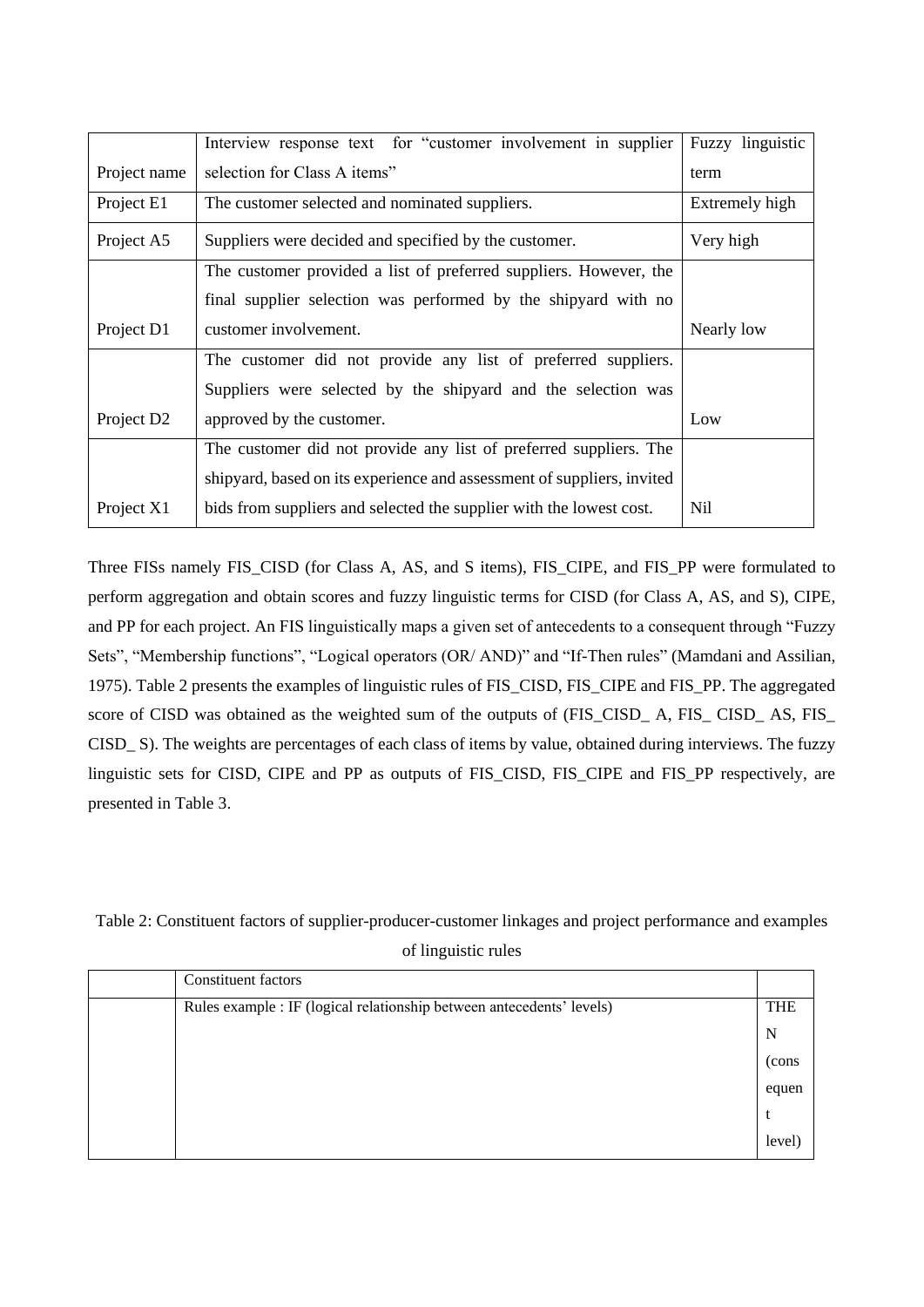| FIS Name      | IF          | $\rm IF$   | $\rm IF$             | $\rm IF$                                                                                                                                                                                                                                                                                                                                                                                                                       | $\rm IF$                                                         | $\rm IF$  | $\rm IF$                                                                                                                                                                                                                                                                                                                                                                                                                       | $\rm IF$   | $\rm IF$            | <b>THE</b>  |
|---------------|-------------|------------|----------------------|--------------------------------------------------------------------------------------------------------------------------------------------------------------------------------------------------------------------------------------------------------------------------------------------------------------------------------------------------------------------------------------------------------------------------------|------------------------------------------------------------------|-----------|--------------------------------------------------------------------------------------------------------------------------------------------------------------------------------------------------------------------------------------------------------------------------------------------------------------------------------------------------------------------------------------------------------------------------------|------------|---------------------|-------------|
|               | Antece      | Antecede   | Antece               | Antecede                                                                                                                                                                                                                                                                                                                                                                                                                       | Antece                                                           | Antec     | Antec                                                                                                                                                                                                                                                                                                                                                                                                                          | Antece     | Ante                | ${\bf N}$   |
|               | dent 1      | nt 2 is    | dent 3               | nt $4$ is                                                                                                                                                                                                                                                                                                                                                                                                                      | dent 5                                                           | edent     | edent                                                                                                                                                                                                                                                                                                                                                                                                                          | dent 8     | cede                | Conse       |
|               | is High     | High OR    | is High              | High OR                                                                                                                                                                                                                                                                                                                                                                                                                        | is High                                                          | 6 is      | $7$ is                                                                                                                                                                                                                                                                                                                                                                                                                         | is High    | nt <sub>9</sub>     | quent       |
|               | <b>OR</b>   |            | <b>OR</b>            |                                                                                                                                                                                                                                                                                                                                                                                                                                | <b>OR</b>                                                        | High      | High                                                                                                                                                                                                                                                                                                                                                                                                                           | ${\sf OR}$ | is                  | is          |
|               |             |            |                      |                                                                                                                                                                                                                                                                                                                                                                                                                                |                                                                  | <b>OR</b> | <b>OR</b>                                                                                                                                                                                                                                                                                                                                                                                                                      |            | High                | High        |
|               |             |            |                      |                                                                                                                                                                                                                                                                                                                                                                                                                                |                                                                  |           |                                                                                                                                                                                                                                                                                                                                                                                                                                |            | <b>OR</b>           |             |
| FIS_CISD      | $CI$ in     |            |                      | $CI$ in                                                                                                                                                                                                                                                                                                                                                                                                                        | $\mathop{\rm CI}\nolimits$ in                                    |           |                                                                                                                                                                                                                                                                                                                                                                                                                                |            |                     | $CI$ in     |
| $_A, FIS_C I$ | supplie     | CI in      | CI in                | providin                                                                                                                                                                                                                                                                                                                                                                                                                       |                                                                  |           |                                                                                                                                                                                                                                                                                                                                                                                                                                |            |                     | sourci      |
| SD_AS,FI      | $\mathbf r$ | purchase   |                      | $\mathbf{g}% _{T}=\mathbf{g}_{T}=\mathbf{g}_{T}=\mathbf{g}_{T}=\mathbf{g}_{T}=\mathbf{g}_{T}=\mathbf{g}_{T}=\mathbf{g}_{T}=\mathbf{g}_{T}=\mathbf{g}_{T}=\mathbf{g}_{T}=\mathbf{g}_{T}=\mathbf{g}_{T}=\mathbf{g}_{T}=\mathbf{g}_{T}=\mathbf{g}_{T}=\mathbf{g}_{T}=\mathbf{g}_{T}=\mathbf{g}_{T}=\mathbf{g}_{T}=\mathbf{g}_{T}=\mathbf{g}_{T}=\mathbf{g}_{T}=\mathbf{g}_{T}=\mathbf{g}_{T}=\mathbf{g}_{T}=\mathbf{g}_{T}=\math$ | corresp                                                          |           |                                                                                                                                                                                                                                                                                                                                                                                                                                |            |                     | ng          |
| S_CISD_S      | selectio    | order      | visits to            | innovativ                                                                                                                                                                                                                                                                                                                                                                                                                      | ondenc<br>e with                                                 |           |                                                                                                                                                                                                                                                                                                                                                                                                                                |            |                     | decisi      |
|               | $\mathbf n$ | finalisati | supplie<br>rs' sites | e inputs                                                                                                                                                                                                                                                                                                                                                                                                                       |                                                                  |           |                                                                                                                                                                                                                                                                                                                                                                                                                                |            |                     | ons         |
|               |             | on         |                      | to                                                                                                                                                                                                                                                                                                                                                                                                                             | supplie                                                          |           |                                                                                                                                                                                                                                                                                                                                                                                                                                |            |                     |             |
|               |             |            |                      | suppliers                                                                                                                                                                                                                                                                                                                                                                                                                      | $\mathbf{r}\mathbf{s}$                                           |           |                                                                                                                                                                                                                                                                                                                                                                                                                                |            |                     |             |
| FIS_CIPE      |             |            |                      |                                                                                                                                                                                                                                                                                                                                                                                                                                |                                                                  |           | $\mathop{\rm CI}\nolimits$ in                                                                                                                                                                                                                                                                                                                                                                                                  |            |                     | $CI$ in     |
|               |             |            |                      |                                                                                                                                                                                                                                                                                                                                                                                                                                |                                                                  | $CI$ in   | provi                                                                                                                                                                                                                                                                                                                                                                                                                          |            | CI in               | projec      |
|               |             |            |                      |                                                                                                                                                                                                                                                                                                                                                                                                                                |                                                                  | resolv    | ding                                                                                                                                                                                                                                                                                                                                                                                                                           |            | sea                 | $\mathbf t$ |
|               |             |            | CI at                | $CI$ at                                                                                                                                                                                                                                                                                                                                                                                                                        | $CI$ at                                                          | ing       | innov                                                                                                                                                                                                                                                                                                                                                                                                                          | CI at      | trials              | execu       |
|               |             | CI at      | steel                | keel                                                                                                                                                                                                                                                                                                                                                                                                                           | block                                                            | onsite    | ative                                                                                                                                                                                                                                                                                                                                                                                                                          | launchi    | and                 | tion        |
|               |             | Design     | cutting              | laying                                                                                                                                                                                                                                                                                                                                                                                                                         | erectio                                                          | produ     | sugge                                                                                                                                                                                                                                                                                                                                                                                                                          |            | $\operatorname{at}$ |             |
|               |             | stage      | stage                | stage                                                                                                                                                                                                                                                                                                                                                                                                                          |                                                                  | ction     | stions                                                                                                                                                                                                                                                                                                                                                                                                                         | ng         | deliv               |             |
|               |             |            |                      |                                                                                                                                                                                                                                                                                                                                                                                                                                | n stage                                                          |           | durin                                                                                                                                                                                                                                                                                                                                                                                                                          | stage      |                     |             |
|               |             |            |                      |                                                                                                                                                                                                                                                                                                                                                                                                                                |                                                                  | probl     | $\mathbf{g}% _{T}=\mathbf{g}_{T}=\mathbf{g}_{T}=\mathbf{g}_{T}=\mathbf{g}_{T}=\mathbf{g}_{T}=\mathbf{g}_{T}=\mathbf{g}_{T}=\mathbf{g}_{T}=\mathbf{g}_{T}=\mathbf{g}_{T}=\mathbf{g}_{T}=\mathbf{g}_{T}=\mathbf{g}_{T}=\mathbf{g}_{T}=\mathbf{g}_{T}=\mathbf{g}_{T}=\mathbf{g}_{T}=\mathbf{g}_{T}=\mathbf{g}_{T}=\mathbf{g}_{T}=\mathbf{g}_{T}=\mathbf{g}_{T}=\mathbf{g}_{T}=\mathbf{g}_{T}=\mathbf{g}_{T}=\mathbf{g}_{T}=\math$ |            | ery                 |             |
|               |             |            |                      |                                                                                                                                                                                                                                                                                                                                                                                                                                |                                                                  | ems       | proje                                                                                                                                                                                                                                                                                                                                                                                                                          |            | stage               |             |
|               |             |            |                      |                                                                                                                                                                                                                                                                                                                                                                                                                                |                                                                  |           | ct                                                                                                                                                                                                                                                                                                                                                                                                                             |            |                     |             |
| FIS_PP        |             |            |                      |                                                                                                                                                                                                                                                                                                                                                                                                                                | Safe                                                             | Innov     |                                                                                                                                                                                                                                                                                                                                                                                                                                |            |                     | projec      |
|               | Cost        | Time       | Quality              | Environ                                                                                                                                                                                                                                                                                                                                                                                                                        | workin                                                           | ations    |                                                                                                                                                                                                                                                                                                                                                                                                                                |            |                     | $\mathbf t$ |
|               | perfor      | performa   | perfor               | mental                                                                                                                                                                                                                                                                                                                                                                                                                         |                                                                  | and       |                                                                                                                                                                                                                                                                                                                                                                                                                                |            |                     | perfor      |
|               | mance       | nce        | mance                | friendlin                                                                                                                                                                                                                                                                                                                                                                                                                      | $\mathbf{g}% _{0}\left( \mathbf{r},\mathbf{r}\right)$<br>conditi | new       |                                                                                                                                                                                                                                                                                                                                                                                                                                |            |                     | manc        |
|               |             |            |                      | ess                                                                                                                                                                                                                                                                                                                                                                                                                            | ons                                                              | learni    |                                                                                                                                                                                                                                                                                                                                                                                                                                |            |                     | ${\bf e}$   |
|               |             |            |                      |                                                                                                                                                                                                                                                                                                                                                                                                                                |                                                                  | ngs       |                                                                                                                                                                                                                                                                                                                                                                                                                                |            |                     |             |

## 4.3. Rough sets theory for cross- case analysis

For cross-case analysis, the rough set theory (Pawlak, 1982; Pawlak and Rough, 1991) was adopted. To understand the concepts of rough sets interested readers are advised to refer to Komorowski et al. (1999) and Riza et al. (2015). The advantages of the rough sets approach are three fold. First, it identifies significant conditional attributes by computing the degree of dependency of the decision attribute. Second, it identifies sub-sets of significant conditional attributes in the form of reducts that have the complete ability to perform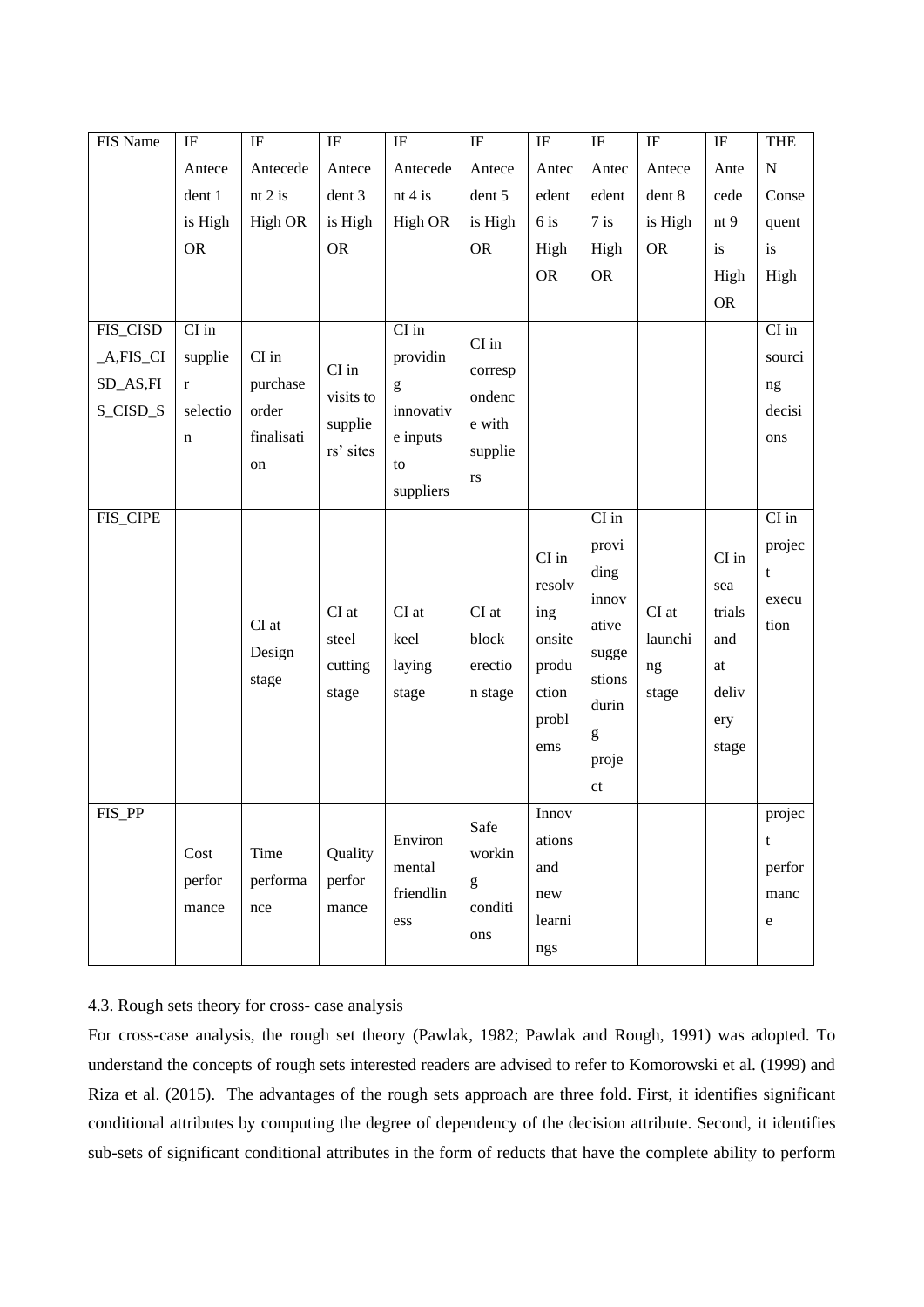classifications equivalent to the entire set. The use of reducts reduces the number of conditional attributes to be simultaneously analysed, thus reducing the complexity of analysis, while the degree of dependency remains equal to one. Third, it can derive insights through linguistic rule induction from linguistic data.

Cross-case analyses of the shipbuilding projects were performed using the rough set package of software R (Riza et al., 2015), where,  $A_{P}P = (U, A \cup \{PP\})$  is known as the decision system.  $U =$ {Project A1, Project A2, Project A3, Project A4, Project A5, Project B1, Project B2, Project C1, Project D1, Project D2, Project E1, Project X1, Project Y1, Project F1, Project F2, Project F3 $\}$ is the set of all cases in the dataset known as the universe of discourse. A is a set of conditional attributes, given by  $A = \{CT, ST, CISD, CIPE\};$  decision attribute  $d = \{PP\} \notin A$ , which denotes PP based on the cost, time, quality, environmental friendliness, safe working conditions and innovations and new learnings. The decision system that forms the input for rough set analysis is shown in Table 3.

| S.no.          | Project name |              | Conditional    | attributes |           | Decision     | S.no. | Project name           |             | Conditional    | attributes |           | Decision  |
|----------------|--------------|--------------|----------------|------------|-----------|--------------|-------|------------------------|-------------|----------------|------------|-----------|-----------|
|                |              | J            | S <sub>T</sub> | CIPE       | CISLO     | E            |       |                        | IJ          | S <sub>T</sub> | CIPE       | CISD      | <b>PP</b> |
| $\mathbf{1}$   | Project A1   | $\mathbf F$  | M              | H          | M         | H            | 9     | Project D1             | D           | L              | <b>NH</b>  | M         | M         |
| $\overline{2}$ | Project A2   | $\mathbf{F}$ | L              | H          | M         | $\mathbf{M}$ | 10    | Project D2             | D           | L              | <b>NH</b>  | VL        | M         |
| 3              | Project A3   | $\mathbf F$  | L              | H          | M         | M            | 11    | Project E1             | D           | EH             | H          | <b>SH</b> | H         |
| $\overline{4}$ | Project A4   | D            | NH             | <b>NH</b>  | <b>NH</b> | <b>SH</b>    | 12    | Project X1             | D           | NH             | M          | Nil       | H         |
| 5              | Project A5   | D            | H              | M          | L         | H            | 13    | Project Y1             | D           | M              | <b>SH</b>  | <b>SL</b> | H         |
| 6              | Project B1   | D            | H              | NH         | <b>VL</b> | $\mathbf M$  | 14    | Project F1             | D           | M              | H          | NL        | <b>NH</b> |
| $\overline{7}$ | Project B2   | $\mathbf F$  | H              | NH         | <b>VL</b> | NL           | 15    | Project F <sub>2</sub> | $\mathbf F$ | L              | H          | <b>SL</b> | M         |
| 8              | Project C1   | $\mathbf F$  | <b>SH</b>      | <b>SH</b>  | $H_{\rm}$ | NH           | 16    | Project F3             | $\mathbf F$ | L              | M          | <b>VL</b> | M         |

Table 3: Decision system for rough set analysis

#### **5. Analyses**

By applying rough set theory on the decision system  $A_{P}P = (U, A \cup \{PP\})$ , the degree of dependency was computed, and rules were induced to analyse the relationship between the decision attribute and different sets of conditional attributes. The following sub-sections 5.1 and 5.2 present the key insights of the analyses. *5.1. Analysis based on degree of dependency of decision attributes*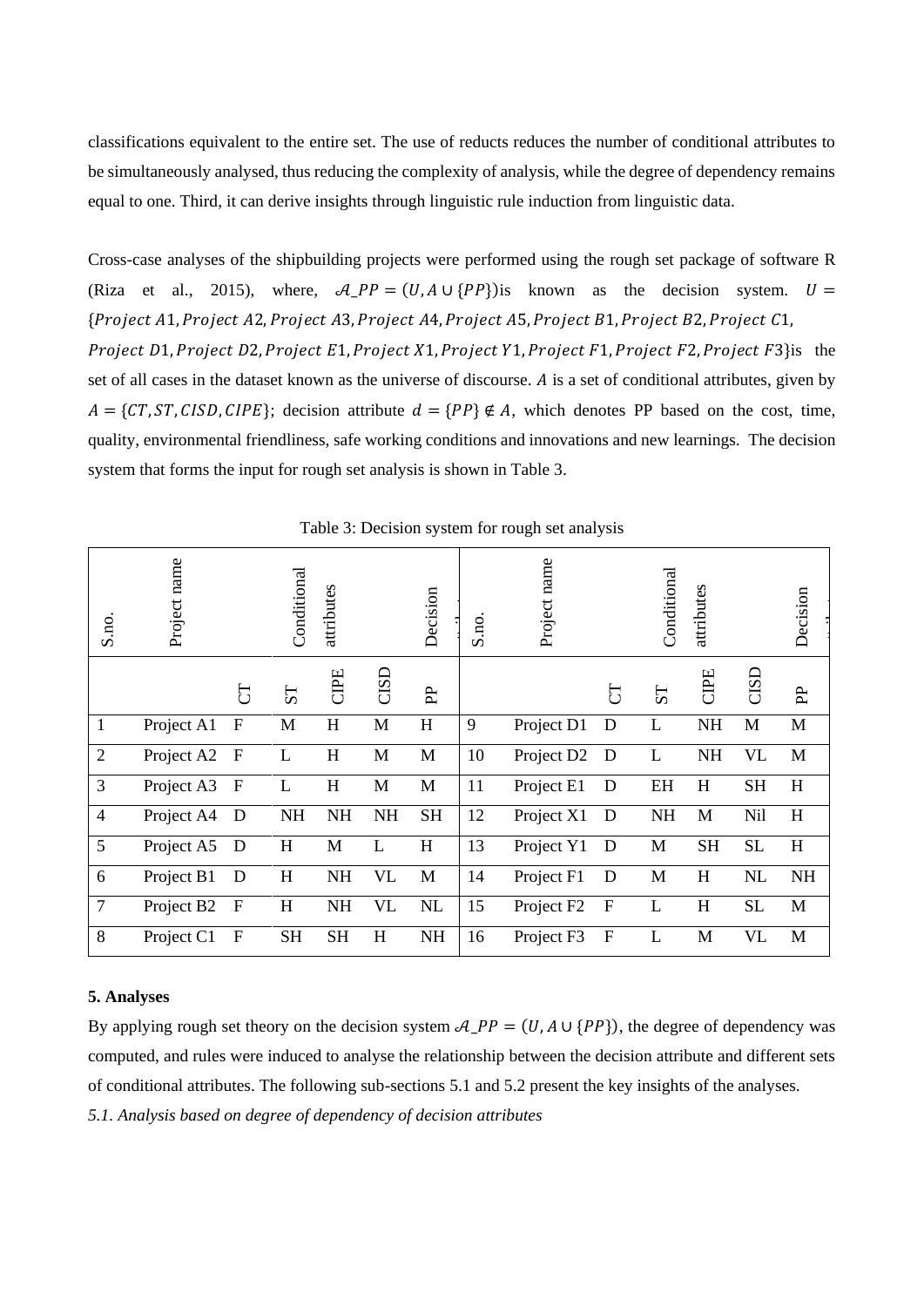Table 4 presents the degree of dependency of the decision attribute  $PP$  on different sets of conditional attributes. PP has complete degree of dependency  $(\gamma_{B_{11}} = \gamma_{B_{12}} = 1)$  on reducts  $B_{11} = \{CT, ST, CISD\}$  and  $B_{12} = \{CT, ST, CIPE\}$ . These reducts are the minimum set of attributes that are able to preserve classification and fully define the decision attribute. This finding reveals that not all types of integration are required simultaneously for a project. The core attributes  $B_5 = \{CT, ST\}$  are common for all reducts. However, the degree of dependency of PP on the core is less than 1 i.e.  $\gamma_{B_5} = 0.625$ . Therefore, although the core attributes are common, PP is not fully dependent on the core. Similarly, from  $\gamma_6 = 0.625$ , it can be inferred that PP is not dependent only on integration attributes. Both the core attributes  $(CT, ST)$  and at least one type of integration are required for defining complete dependency.

It can be observed that PP's degree of dependency on only CT is zero (i.e.  $\gamma_{B_1} = 0$ ). For only ST, the degree of dependency of PP is greater than zero (i.e.  $\gamma_{B_2} = 0.5 > 0$ ) but it still does not exhibit complete dependency on  $ST$ . However, when both the core attributes are combined, the degree of dependency of  $PP$  increases (i.e.  $\gamma_{B_5} = 0.625 > 0.5 > 0$ ), which is greater than the individual values corresponding to each isolated core attribute. When each core attribute is combined with all the integration attributes  $B_{13} = \{CT, CIPE, CISD\};$  $B_{14} = \{ST, CIPE, CISD\}$  the degrees of dependency are greater than zero ( $\gamma_{B_{13}} = 0.8125$ ;  $\gamma_{B_{14}} = 0.875$ ), but still not equal to one. For defining complete dependency both the core attributes must be considered together, resulting in  $\gamma_{B_{15}} = 1$ . This shows that both the core attributes influence each other positively to determine PP's degree of dependency. When each core attribute is combined with each integration attribute  $B_7 - B_{10}$  higher degree of dependency is observed in the sets with ST as the only core attribute  $\gamma_{B_7} < \gamma_{B_8}$ ;  $\gamma_{B_9} < \gamma_{10}$ . This result indicates that ST plays a more significant role than CT.

Based on the comparisons  $\gamma_{B_4} > \gamma_{B_3}$ ;  $\gamma_{B_9} > \gamma_{B_7}$  and  $\gamma_{B_{10}} > \gamma_{B_8}$  the integration attributes can be arranged in the descending order of  $PP$  dependency as  $CISD > CIPE$ . Thus,  $CISD$  can be inferred as a more important type of integration that influences  $PP$ .

| Sub-set of<br>attributes | Elements of sub-set | Degree<br>οt<br>dependency<br>of PP | Sub-set of<br>attributes | Elements of sub-set | of<br>Degree<br>dependency<br>of PP |  |  |
|--------------------------|---------------------|-------------------------------------|--------------------------|---------------------|-------------------------------------|--|--|
| $B_1$                    | ${CT}$              |                                     | B <sub>9</sub>           | ${CT, CISD}$        | 0.6875                              |  |  |
| B <sub>2</sub>           | $\{ST\}$            | 0.5                                 | $B_{10}$                 | ${ST, CISD}$        | 0.875                               |  |  |
| $B_3$                    | ${CIPE}$            |                                     | $B_{11}$                 | ${CT, ST, CISD}$    |                                     |  |  |

Table 4: Degree of dependency of decision attribute PP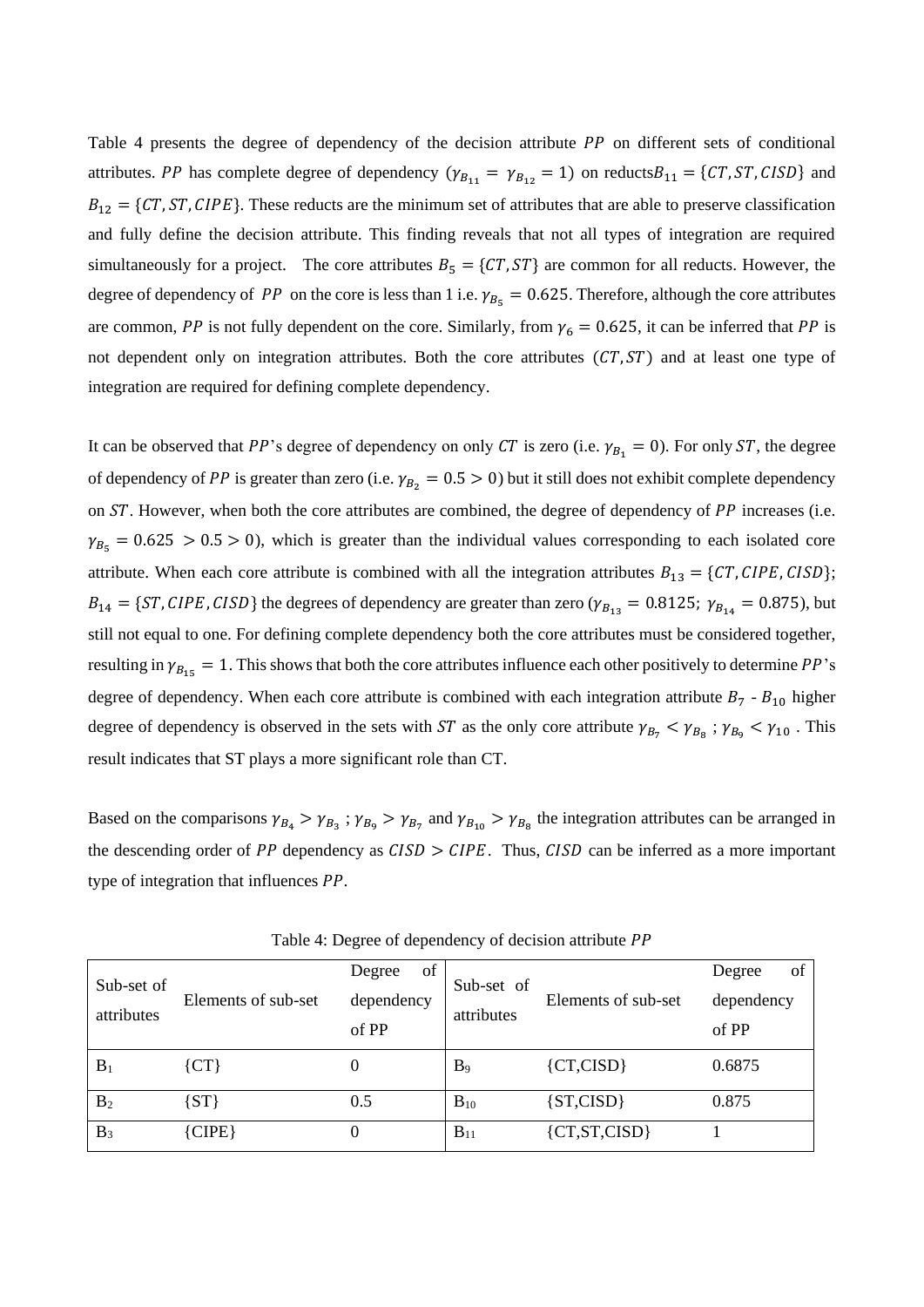| $B_4$          | ${CISD}$       | 0.375 | $B_{12}$ | ${CT, ST, CIPE}$       |        |
|----------------|----------------|-------|----------|------------------------|--------|
| $B_5$          | ${CT,ST}$      | 0.625 | $B_{13}$ | ${CT, CIPE, CISD}$     | 0.8125 |
| $B_6$          | ${CIPE, CISD}$ | 0.625 | $B_{14}$ | ${ST, CIPE, CISD}$     | 0.875  |
| B <sub>7</sub> | ${CT, CIPE}$   | 0.375 | $B_{15}$ | ${CT, ST, CIPE, CISD}$ | - 1    |
| $B_8$          | ${ST, CIPE}$   | 0.75  |          |                        |        |

#### *5.2. Analysis based on induced rules*

The induced rules are presented in Table D1 of Appendix D. To analyse the nature of dependency (positive or negative) of PP on the attributes' sets of core and reducts, rules are induced from the decision system. The core attributes  $B_7 = \{CT, ST\}$ are common for all the reducts and are thus crucial for understanding the dependency of the decision attribute PP. From rules  $B_7$ \_Rule 1 to  $B_7$ \_Rule 5 it can be observed that when  $CT = D$ , a change in ST level does not change or slightly changes the PP level. Thus, it can be concluded that for shipbuilding projects involving domestic customers the dependency of PP on ST is less. For  $CT = F$ , a change in  $ST$  level induces a marginal variation in the  $PP$  level. Thus, for shipbuilding projects involving foreign customers the dependency of  $PP$  on  $ST$  is higher than that for shipbuilding projects involving orders from domestic customers. If the rules are arranged in descending order  $(B_7_Ru$ le 1,  $B_7_Ru$ le 6,  $B_7_Ru$ le 7,  $B_7$ \_Rule 2,  $B_7$ \_Rule 3,  $B_7$ \_Rule 8,  $B_7$ \_Rule 4,  $B_7$ \_Rule 5,  $B_7$ \_Rule 9) of *ST* (EH, SH, H, H, NH, M, M, L, L) irrespective of  $CT$ , PP decreases (H, H, L, H, H, H, H, M, M). This finding is in contrast to the notion that PP should increase with a decrease in ST. Thus, further analysis with respect to integration attributes contained in reducts is required.

Table D1 shows the induced rules of reduct *{CT, ST, CISD}*. For domestic and foreign customers as *CISD* level decreases the decision attribute  $PP$  also decreases. Thus, for both domestic and foreign customers,  $CISD$ positively impacts PP. If the rules are arranged in descending order  $(B_{11}$ ]Rule 1,  $B_{11}$ ]Rule 10,  $B_{11}$ ]Rule 2,  $B_{11}$ \_Rule 5,  $B_{11}$ \_Rule 7,  $B_{11}$ \_Rule 14,  $B_{11}$ \_Rule 9,  $B_{11}$ \_Rule 12,  $B_{11}$ \_Rule 4,  $B_{11}$ \_Rule 6,  $B_{11}$ \_Rule 11,  $B_{11}$ \_Rule 3,  $B_{11}$  Rule 13,  $B_{11}$  Rule 8,  $B_{11}$  Rule 15) of ST (EH, SH, NH, H, H, H, NH, M, M, M, L, L, L, L, L) irrespective of  $CT$ ,  $CISD$  (SH,H, NH, L, VL, VL, Nil, M, NL, SL, M, M, SL, VL, VL) and  $PP$  (H, NH, SH, H, M, NL, H, H, NH, H, M, M, M, M, M) also exhibit a general downward trend. This trend indicates that as the ST decreases, customers exhibit lower degrees of integration in sourcing decisions which negatively impacts  $PP$ . This insight explains the counter-intuitive observation that the  $PP$  decreases with a decrease in ST.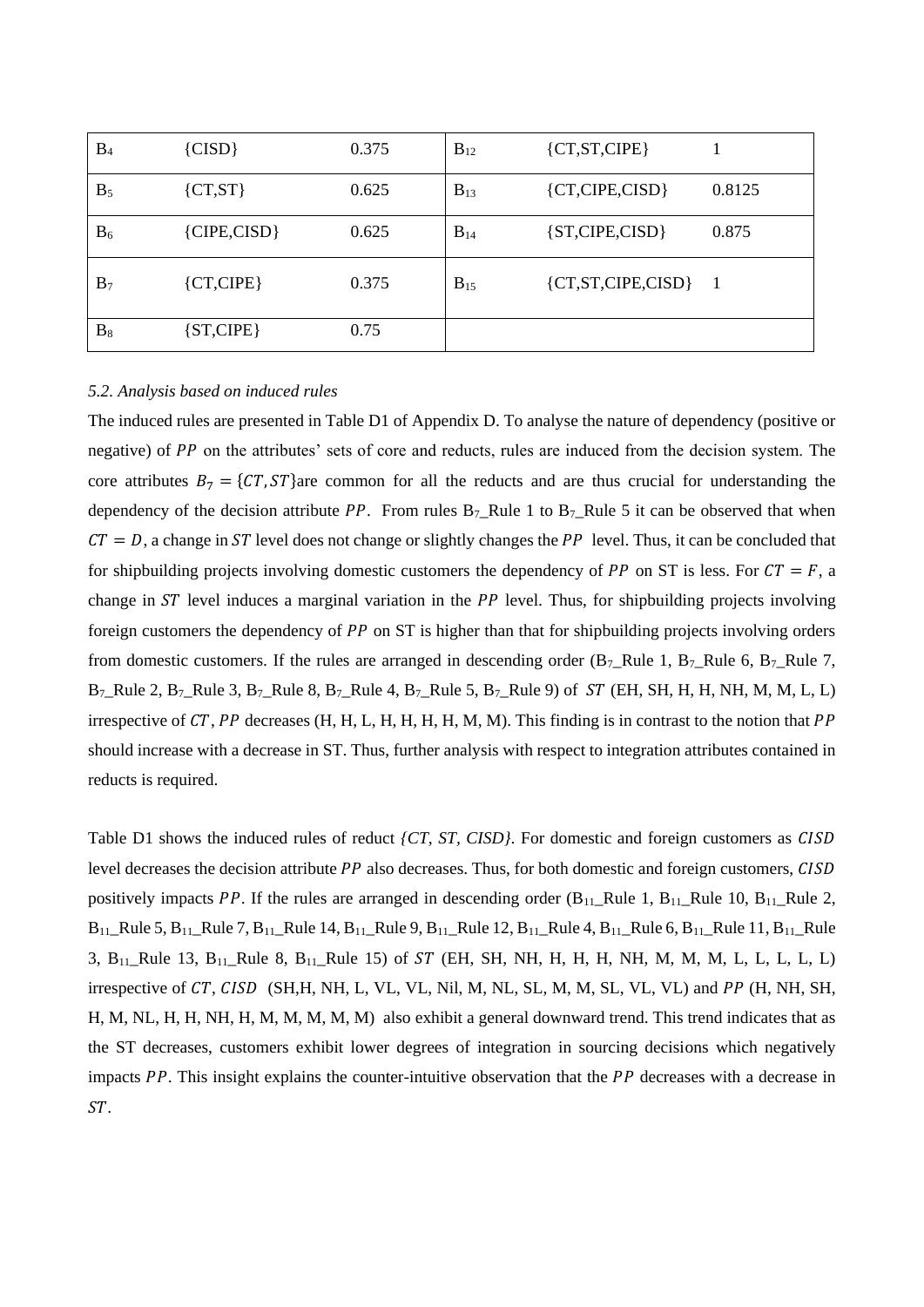Table D1 shows the induced rules of reduct *{CT, ST, CIPE}*. Both domestic and foreign customers predominantly exhibit high and moderate levels of involvement in project execution. If the rules (B12\_Rule 2, B12\_Rule 9, B12\_Rule 4, B12\_Rule 7, B12\_Rule 12, B12\_Rule 5, B12\_Rule 8, B12\_Rule 1, B12\_Rule 3, B12\_Rule 11, B12\_Rule 6, B12\_Rule 10, B12\_Rule 13) are arranged in descending order of *ST* (EH, SH, H, H, H, NH, NH, M, M, M, L, L, L) with a decrease in *ST*, no significant decline in *CIPE* (H, SH, NH, M, NH, NH, M, SH, H, H, NH,H, M) is observed. If the rules (B12\_Rule 9, B12\_Rule 1, B12\_Rule 11, B12\_Rule 10, B12\_Rule 2, B12\_Rule 3, B12\_Rule 12, B12\_Rule 6, B12\_Rule 4, B12\_Rule 5, B12\_Rule 8, B12\_Rule 7, B12 Rule 13) are arranged in descending order of *CIPE*, no diminishing trend is exhibited by PP (NH, H, H, M, H, NH, NL, M, M, SH, H, H, M). Thus, a higher level of *CIPE* for all levels of ST is not translated into higher *PP*.

#### **6. Discussion and implications**

Project performance is significantly dependent on ship type complexity and, customer type and at least one type of integration. Ship type complexity and, customer type are identified as core attributes, therefore their role as potential contingent factors in explaining project performance is emphasized. For foreign customers' orders, ship type complexity plays more important role in determining project performance than for domestic customers' orders. Certainly, the significance of project complexity and customer type has been highlighted in the literature (Akinsola et al., 1997; Molenaar and Songer, 1998; Al Khalil, 2002; Mahdi and Alreshaid, 2005; Chen et al., 2011; Peled and Dvir, 2012). Customer involvement in sourcing decisions is identified as a type of integration, which has a significant positive impact on project performance. However, as the ship type complexity decreases, customers exhibit lower degree of integration in sourcing decisions which negatively influences project performance. To translate the benefits of a low ship type complexity to a high project performance, customers are recommended to ensure integration in sourcing decisions even for low complexity ships.

CIPE has a negative impact on project timeline. Both domestic and foreign (customer type) customers predominantly exhibit high and moderate level of integration in project execution. However, the same is not translated into high project performance for all ship type complexities. This finding differs from the findings of Kadefors, 2004; Alderman and Ivory, 2007; Gil, 2009; Eriksson and Westerberg, 2011; Menguc et al., 2014, who suggest that CIPE will result in improved project performance. This is can be explained by the following comments of the respondents during the interviews which stated that excessive customer involvement during project execution led to more revisions, rework and time slippage. This finding has been supported by Peled and Dvir (2012); Leuschner et al. (2013); Perols et al. (2013); and Zhou et al. (2014) who identified a negative impact of integration on a firm's performance.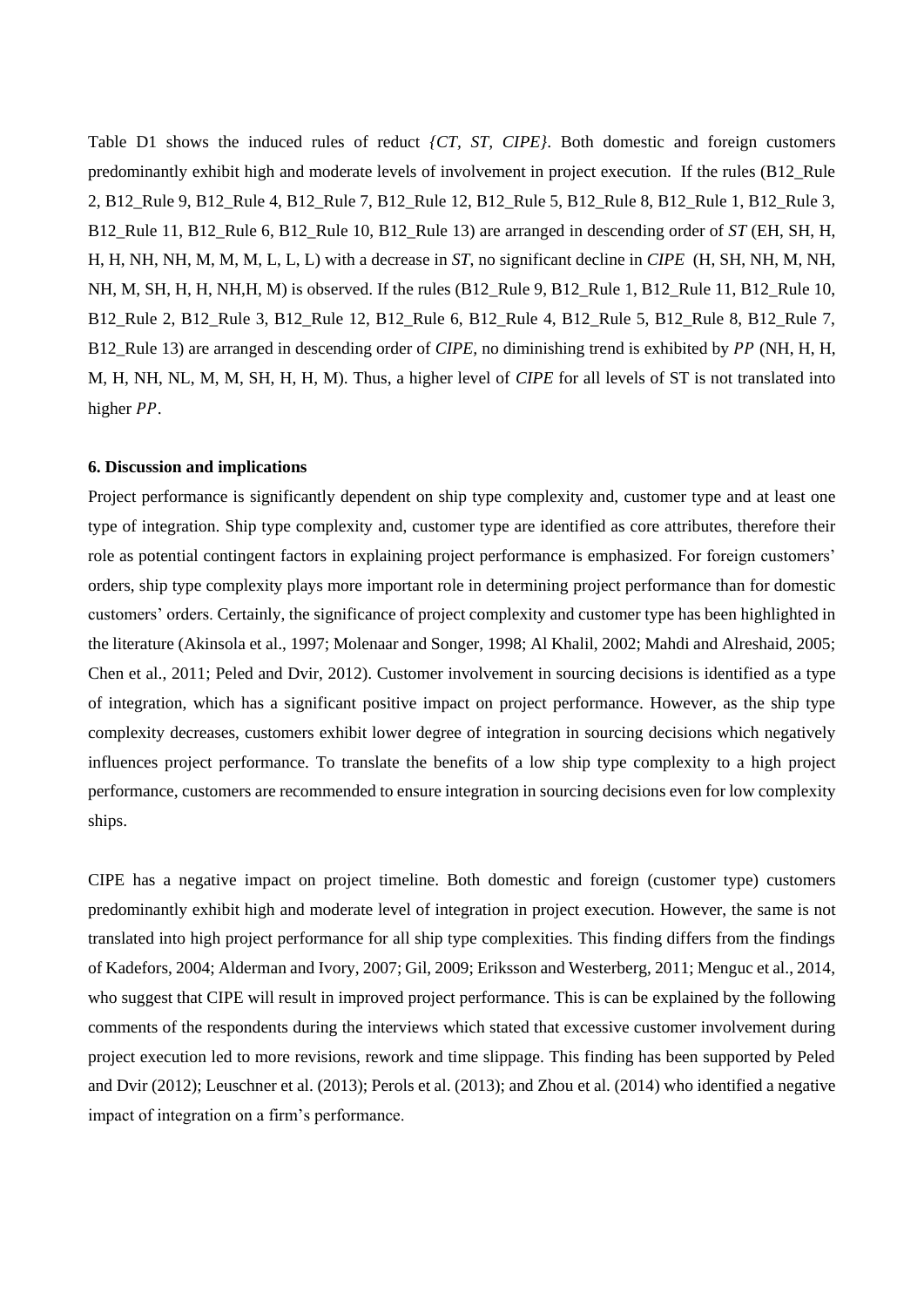Project A3:*"The timeline was delayed by 6 months because of the various modifications suggested by the owner."* Project Y1:*"The performance of this project based on time line was moderate and the project was delivered late because the customer expressed an additional requirement of weth propulsion."*

Thus, customers need not get involved in both sourcing decisions and project execution; because excessive involvement particularly during the late phase of execution can be detrimental to project performance. Instead, the customers should play an active role in sourcing decisions and spend more resources and time during the early phase of the project to avoid rework in later phases. Based on our findings and in line with the hypotheses, we formulate the following propositions that can be tested in future empirical studies.

P1: Customer involvement in sourcing decision has a significant positive effect on project performance.

P2: Customer involvement in project execution has a significant negative effect on project performance.

P3: Ship type complexity significantly affects the impact of Customer involvement in sourcing decision on project performance.

P4: Ship type complexity significantly affects the impact of Customer involvement in project execution on project performance.

P5: Customer type significantly affects the impact of Customer involvement in sourcing decision on project performance.

P6: Customer type significantly affects the impact of Customer involvement in project execution on project performance.

The findings also have critical theoretical implications. First, customer involvement in projects must be studied over multiple phases because involvement during the earlier stages will have a differential impact on project performance compared with involvement during the later stages. Studying customer involvement for the entire project will fail to capture such a differential impact. Although customer involvement and knowledge sharing appear to have a positive impact on performance, our results indicate that active customer involvement and knowledge sharing must be exercised with caution particularly at the later stages of the project.

Furthermore, contingent factors namely project (ship type) complexity and customer type and the effect of their interaction on customer integration over different phases have important behavioral implications for project management. Less complexity encourages customers to adopt a "hands-off" approach in the early phases of the project. Such an approach combined with a higher involvement in later phases leads to significant negative performance. Thus, this contingent view must be considered while analysing the impact of customer involvement during different phases of projects.

#### **7. Conclusion and scope for future research**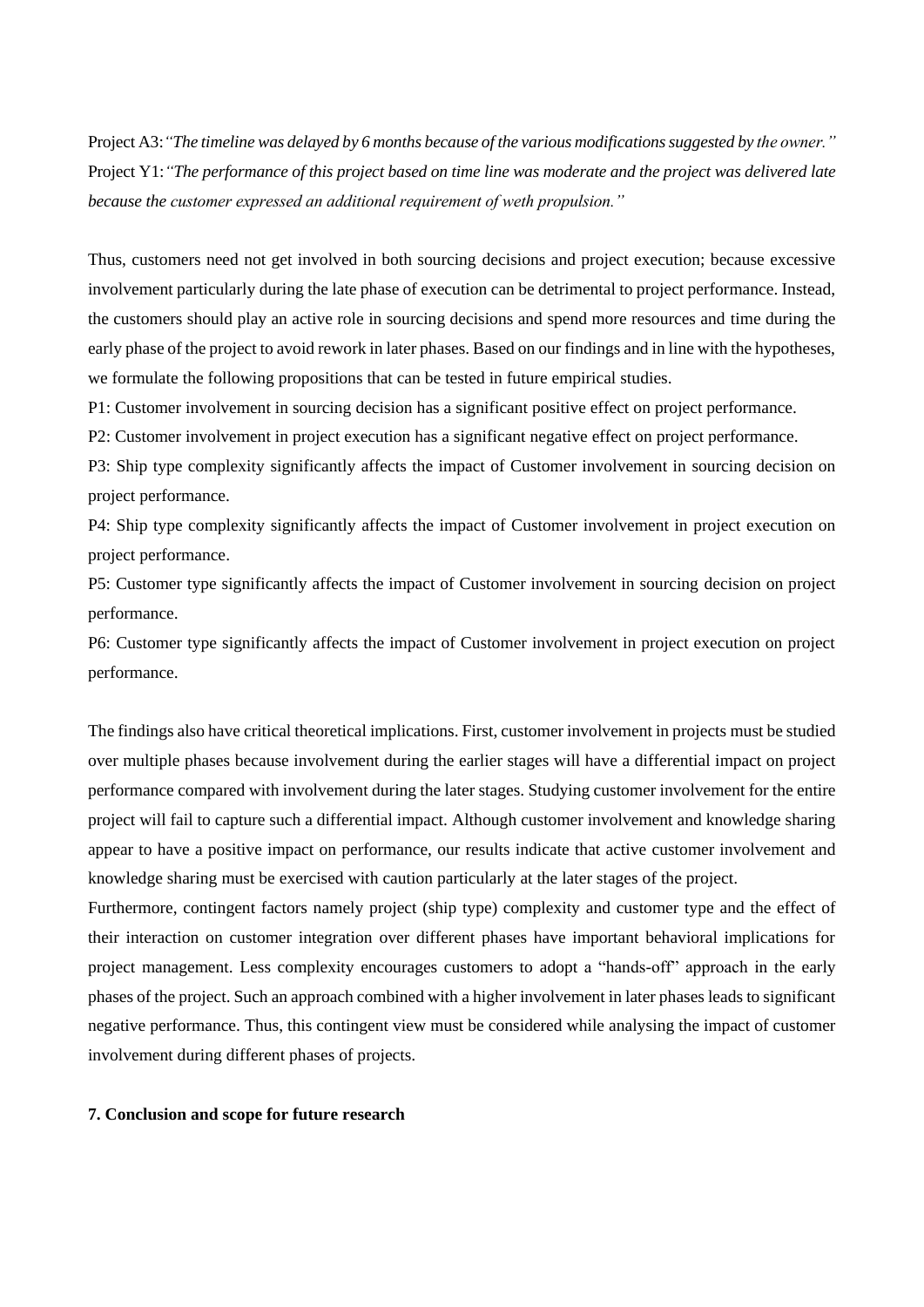Our findings demonstrate that customer involvement in the earlier phases of projects have a different impact on project performance compared to the involvement in the later phases and such involvement also gets influenced by the combined effect of contingent factors such as project complexity and, customer type. Lower involvement in the earlier phase of sourcing decision and higher involvement in project execution will have a detrimental effect on project performance. Hence, customers should neither adopt a "hands-free' nor an "over zealous" approach while interacting with the contractor in ETO projects such as shipbuilding. Instead, they should get actively involved and share their expertise in the early stages for example in sourcing decisions but allow the contractor to execute the order and not interfere much during the later stages. Thus, the findings have important implications for managing shipbuilding projects and for the literature on supply chain integration in general and specifically for projects. The present study also makes important methodological contribution by demonstrating how qualitative inputs from interviews can be analysed using FIS and rough set approach to generate insights and test hypotheses. Such an approach will particularly be suitable for contexts where it may be practically infeasible to collect survey responses.

Few studies on supply chain integration in projects have paid attention to the multi-dimensional nature of integration involving strength, scope, duration, and depth of integration (Hoegl and Wagner, 2005; Parker et al., 2008; Jayaram and Pathak, 2013 and Cui and Wu, 2016). The present study demands more research comparing the multi-dimensional nature of different forms of customer integration in NPD and ETO projects. The study has a few limitations. It focuses only on shipbuilding projects from India as representative of ETO projects. Thus, future research should consider customer involvement across ETO industries such as capital equipment manufacturing and defence and across multiple countries. Moreover, the propositions formulated in this research must be tested through further empirical research with larger data sets of customer involvement and performance of shipbuilding projects as well as for ETO projects across industries. Furthermore, this study only considered customer involvement in ship building projects. Future research should also consider integration between the shipbuilders and their suppliers as well as internal integration between functions such as design, sourcing and project execution within shipbuilders.

#### **References**

Ahmad, S., Mallick, D. N., & Schroeder, R. G. (2013). New product development: impact of project characteristics and development practices on performance. *Journal of Product Innovation Management*, *30*(2), 331-348.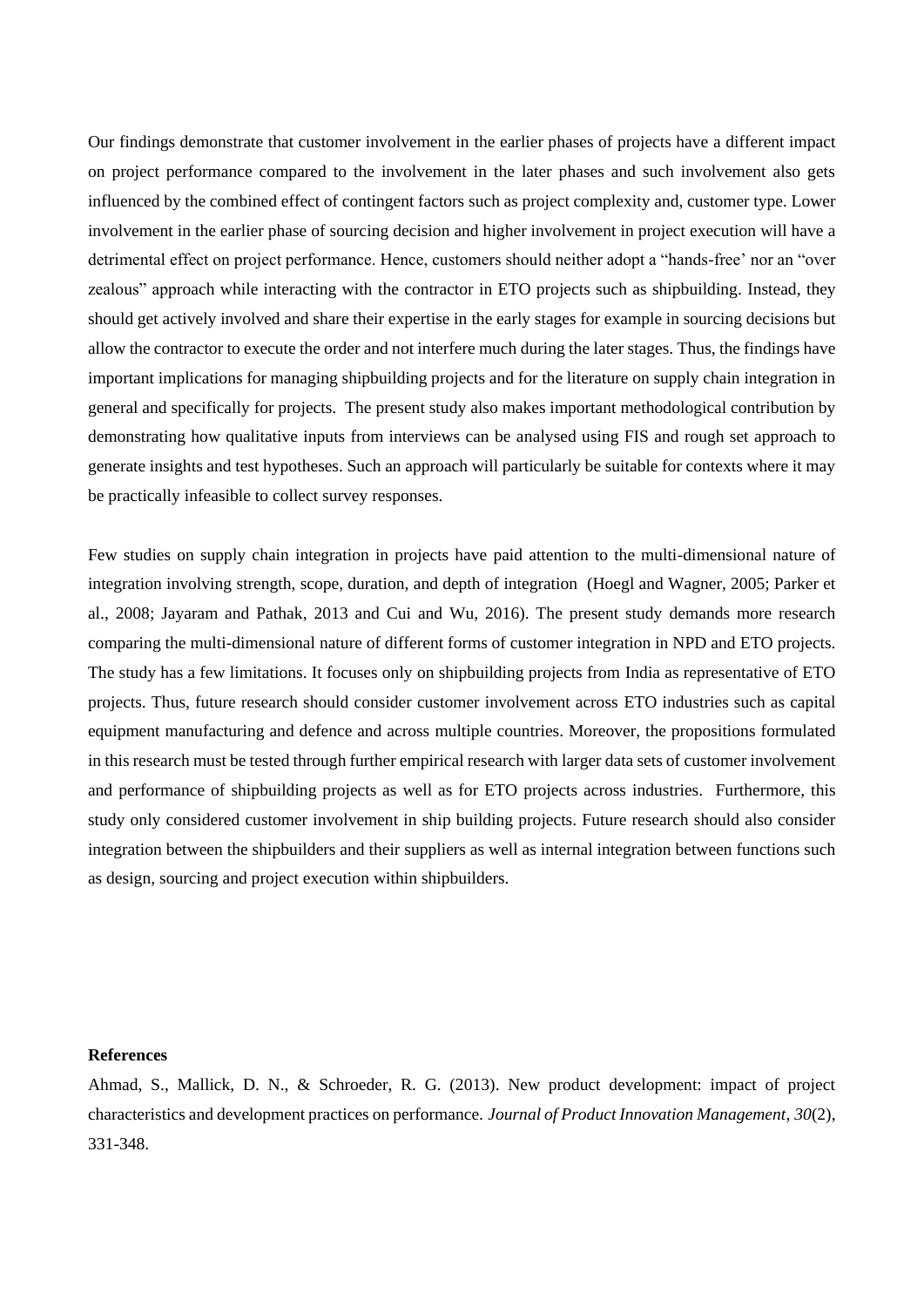Akinsola, A. O., Potts, K. F., Ndekugri, I., & Harris, F. C. (1997). Identification and evaluation of factors influencing variations on building projects. *International Journal of Project Management*, *15*(4), 263-267.

Al Khalil, M. I. (2002). Selecting the appropriate project delivery method using AHP. *International journal of project management*, *20*(6), 469-474.

Alderman, N., & Ivory, C. (2007). Partnering in major contracts: Paradox and metaphor. *International Journal of Project Management*, *25*(4), 386-393.

Art Gowan Jr, J., & Mathieu, R. G. (2005). The importance of management practices in IS project performance: An empirical study. *Journal of Enterprise Information Management*, *18*(2), 235-255.

Beach, R., Webster, M., & Campbell, K. M. (2005). An evaluation of partnership development in the construction industry. *International Journal of Project Management*, *23*(8), 611-621.

Bower, J. L., & Christensen, C. M. (1996). Disruptive technologies: Catching the wave. The Journal of *Product Innovation Management*, 1(13), 75-76.

Briscoe, G. H., Dainty, A. R., Millett, S. J., & Neale, R. H. (2004). Client-led strategies for construction supply chain improvement. *Construction Management and Economics*, *22*(2), 193-201.

Chan, S. L., & Park, M. (2005). Project cost estimation using principal component regression. *Construction Management and Economics*, 23(3), 295-304.

Chaudhuri, A., & Boer, H. (2016). The impact of product-process complexity and new product development order winners on new product development performance: The mediating role of collaborative competence. *Journal of Engineering and Technology Management*, *42*, 65-80.

Chen, Y. Q., Liu, J. Y., Li, B., & Lin, B. (2011). Project delivery system selection of construction projects in China. *Expert Systems with Applications*, *38*(5), 5456-5462.

Chirillo D.L. (1985). Product oriented material management. U.S. Department of Transport, Administration in cooperation with Todd Pacific Shipyards Corporation.

Clift, T. B., & Vandenbosch, M. B. (1999). Project complexity and efforts to reduce product development cycle time. *Journal of Business Research*, *45*(2), 187-198.

Cui, A. S., & Wu, F. (2016). Utilizing customer knowledge in innovation: antecedents and impact of customer involvement on new product performance. *Journal of the Academy of Marketing Science*, *44*(4), 516-538.

Elhag, T. M. S., Boussabaine, A. H., & Ballal, T. M. A. (2005). Critical determinants of construction tendering costs: Quantity surveyors' standpoint. *International Journal of Project Management*, *23*(7), 538-545.

Elvers, D., & Song, C. H. (2016). Conceptualizing a framework for customer integration during new product development of chemical companies. *Journal of Business & Industrial Marketing*, *31*(4), 488-497.

Eriksson, P. E., Dickinson, M., & Khalfan, M. M. (2007). The influence of partnering and procurement on subcontractor involvement and innovation. *Facilities*, *25*(5/6), 203-214.

Eriksson, P. E. (2008). Procurement effects on coopetition in client-contractor relationships. *Journal of construction Engineering and Management*, *134*(2), 103-111.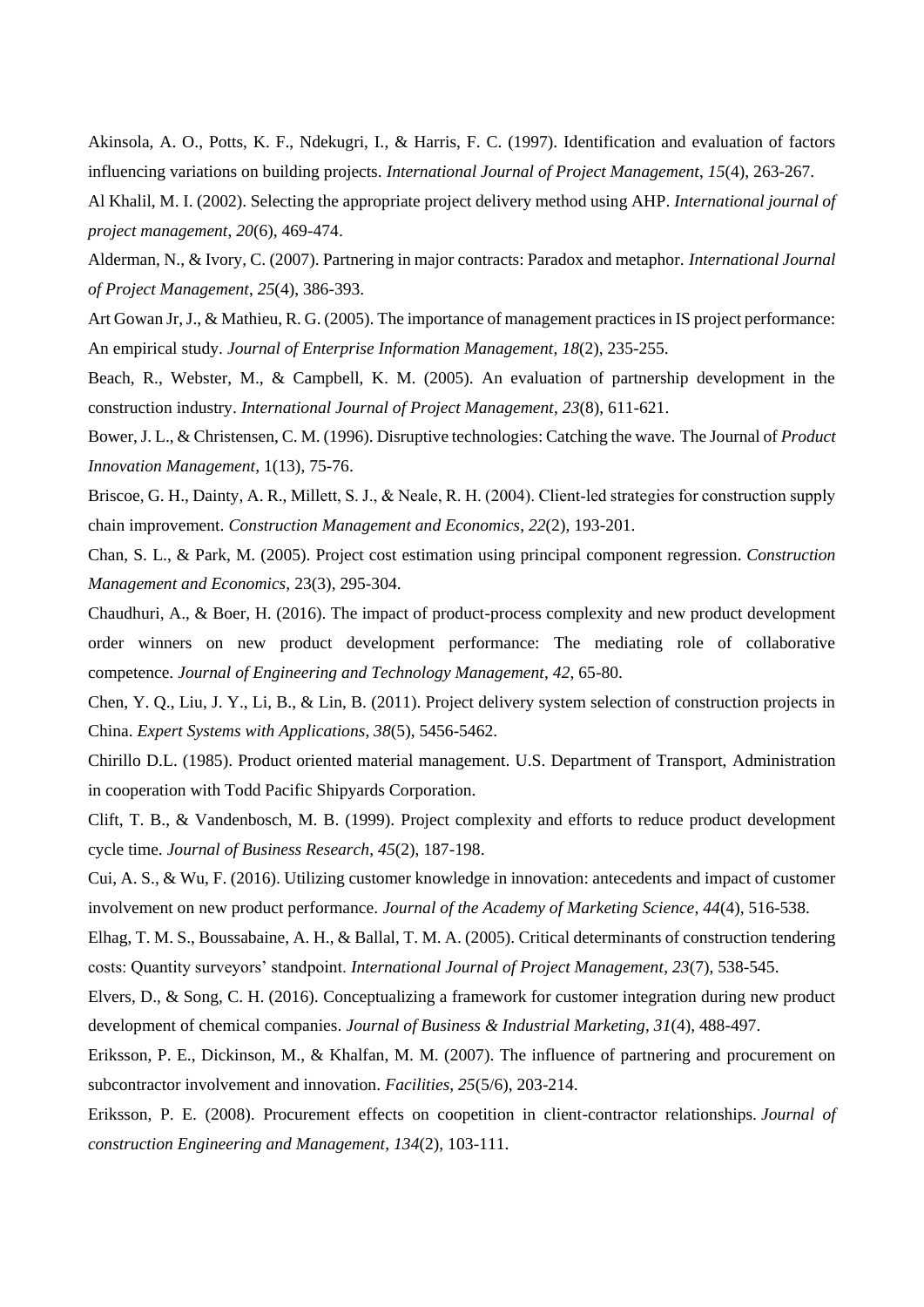Eriksson, P. E., & Westerberg, M. (2011). Effects of cooperative procurement procedures on construction project performance: A conceptual framework. *International Journal of Project Management*, *29*(2), 197-208. Eriksson, P. E. (2015). Partnering in engineering projects: Four dimensions of supply chain integration. *Journal of Purchasing and Supply Management*, *21*(1), 38-50.

Fabbe-Costes, N., & Jahre, M. (2008). Supply chain integration and performance: a review of the evidence. *The International Journal of Logistics Management*, *19*(2), 130-154.

Fan, M., Lin, N. P., & Sheu, C. (2008). Choosing a project risk-handling strategy: An analytical model. *International Journal of Production Economics*, 112(2), 700-713.

Feng, T., Cai, D., Zhang, Z., & Liu, B. (2016). Customer involvement and new product performance: The jointly moderating effects of technological and market newness. *Industrial Management & Data Systems*, *116*(8), 1700-1718.

Frow, P., Nenonen, S., Payne, A., & Storbacka, K. (2015). Managing Co-creation Design: A Strategic Approach to Innovation. *British Journal of Management*, *26*(3), 463-483.

Garengo, P., & Panizzolo, R. (2013). Supplier involvement in integrated product development: evidence from a group of Italian SMEs. *Production Planning & Control*, *24*(2-3), 158-171.

Gerwin, D., & Barrowman, N. J. (2002). An evaluation of research on integrated product development. *Management Science*, *48*(7), 938-953.

Gibbert, M., Leibold, M., & Probst, G. (2002). Five styles of customer knowledge management, and how smart companies use them to create value. *European Management Journal*, *20*(5), 459-469.

Gil, N. (2009). Developing cooperative project client-supplier relationships: How much to expect from relational contracts? *California Management Review*, *51(2)*, 144-169.

Griffin, A. (1997). The effect of project and process characteristics on product development cycle time. *Journal of Marketing Research*, 24-35.

Handfield, R. B., Ragatz, G. L., Petersen, K. J., & Monczka, R. M. (1999). Involving suppliers in new product development. *California management review*, *42*(1), 59-82.

Handfield, R. B., & Lawson, B. (2007). Integrating suppliers into new product development. *Research-Technology Management*, *50*(5), 44-51.

Hoegl, M., & Wagner, S. M. (2005). Buyer-supplier collaboration in product development projects. *Journal of management*, *31*(4), 530-548.

Hicks, C., McGovern, T., & Earl, C. F. (2000). Supply chain management: A strategic issue in engineer to order manufacturing. *International Journal of Production Economics*, *65*(2), 179-190.

Humphreys Gil, N. (2009). Developing cooperative project client-supplier relationships: How much to expect from relational contracts? *California Management Review*, *51(2)*, 144-169.

Jaakkola, E., & Alexander, M. (2014). The role of customer engagement behavior in value co-creation a service system perspective. *Journal of Service Research*, *17*(3), 247-261.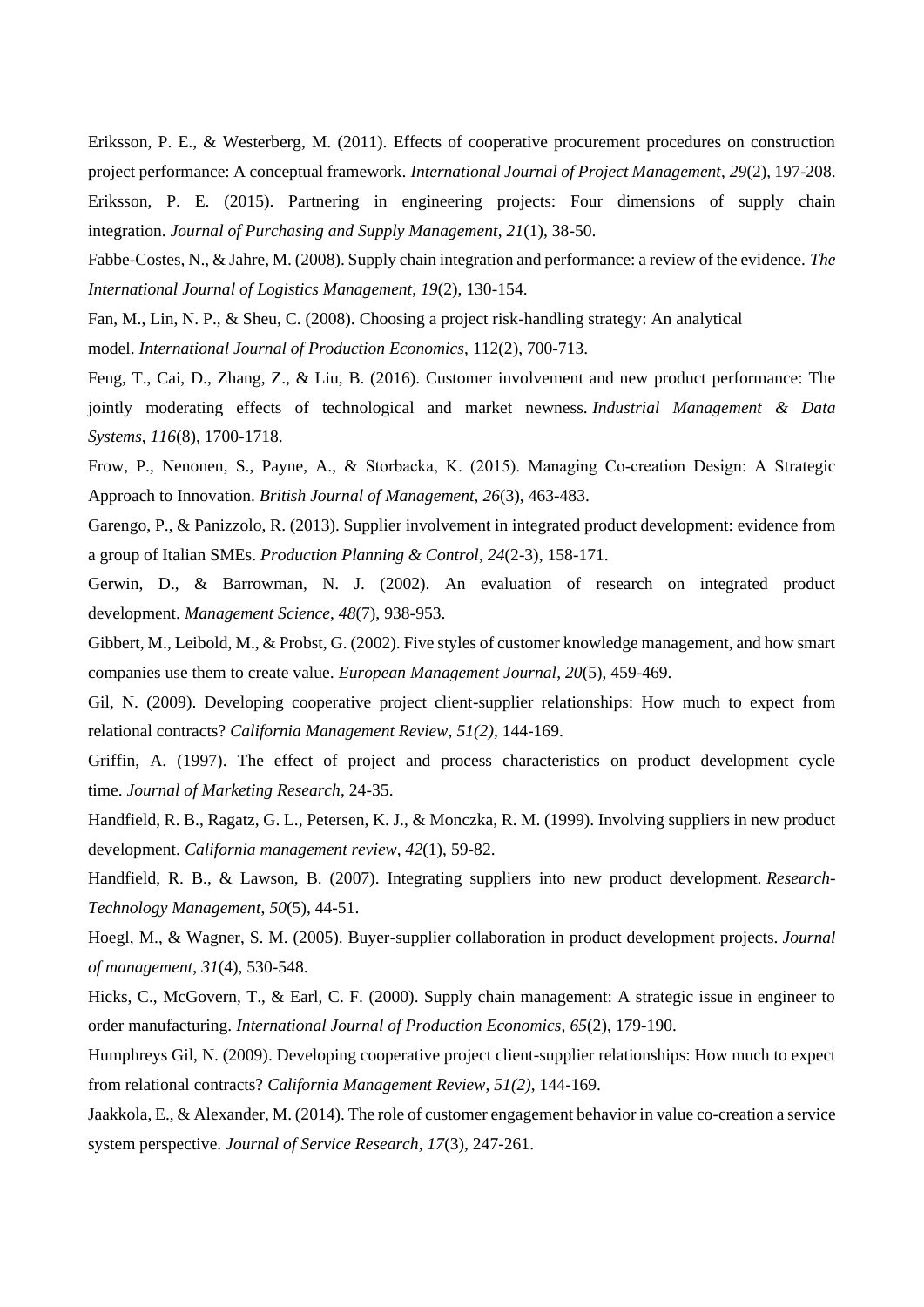Jayaram, J. (2008). Supplier involvement in new product development projects: dimensionality and contingency effects. *International Journal of Production Research*, *46*(13), 3717-3735.

Jayaram, J., & Pathak, S. (2013). A holistic view of knowledge integration in collaborative supply chains. *International Journal of Production Research*, *51*(7), 1958-1972.

Johnson, W. H., & Filippini, R. (2010). Collaboration practices, strategic capabilities and performance in Japanese and American product development: Do they differ?. *Operations Management Research*, *3*(1-2), 22- 32.

Johnsen, S. M., & Hvam, L. (2018). Understanding the impact of non-standard customisations in an engineerto-order context: A case study. *International Journal of Production Research*, 1-15.

Kadefors, A. (2004). Trust in project relationships—inside the black box. *International Journal of project management*, *22*(3), 175-182.

Kaufmann, L., & Carter, C. R. (2006). International supply relationships and non-financial performance—a comparison of US and German practices. *Journal of Operations Management*, *24*(5), 653-675.

Komorowski, J., Pawlak, Z., Polkowski, L., & Skowron, A. (1999). Rough sets: A tutorial. *Rough fuzzy hybridization: A new trend in decision-making*, 3-98.

Koufteros, X. A., Cheng, T. E., & Lai, K. H. (2007). "Black-box" and "gray-box" supplier integration in product development: Antecedents, consequences and the moderating role of firm size. *Journal of Operations Management*, *25*(4), 847-870.

Lengnick-Hall, C. A. (1996). Customer contributions to quality: A different view of the customer-oriented firm. *Academy of Management Review*, *21*(3), 791-824.

Leuschner, R., Rogers, D. S., & Charvet, F. F. (2013). A meta-analysis of supply chain integration and firm performance. *Journal of Supply Chain Management*, *49*(2), 34-57.

Liew, C. B. A. (2008). Strategic integration of knowledge management and customer relationship management. *Journal of Knowledge Management*, *12*(4), 131-146.

Lin, X., & Germain, R. (2004). Antecedents to Customer Involvement in Product Development:: Comparing US and Chinese Firms. *European Management Journal*, *22*(2), 244-255.

Love, P. E., Skitmore, M., & Earl, G. (1998). Selecting a suitable procurement method for a building project. *Construction Management & Economics*, 16(2), 221-233.

Mahdi, I. M., & Alreshaid, K. (2005). Decision support system for selecting the proper project delivery method using analytical hierarchy process (AHP). *International journal of project management*, *23*(7), 564-572.

Mamdani, E.H., & Assilian, S. (1975). An experiment in linguistic synthesis with a fuzzy logic controller. *International Journal of Man-Machine Studies*, 7 (1), 1-13.

Martinsuo, M., & Ahola, T. (2010). Supplier integration in complex delivery projects: Comparison between different buyer–supplier relationships. *International Journal of Project Management*, *28*(2), 107-116.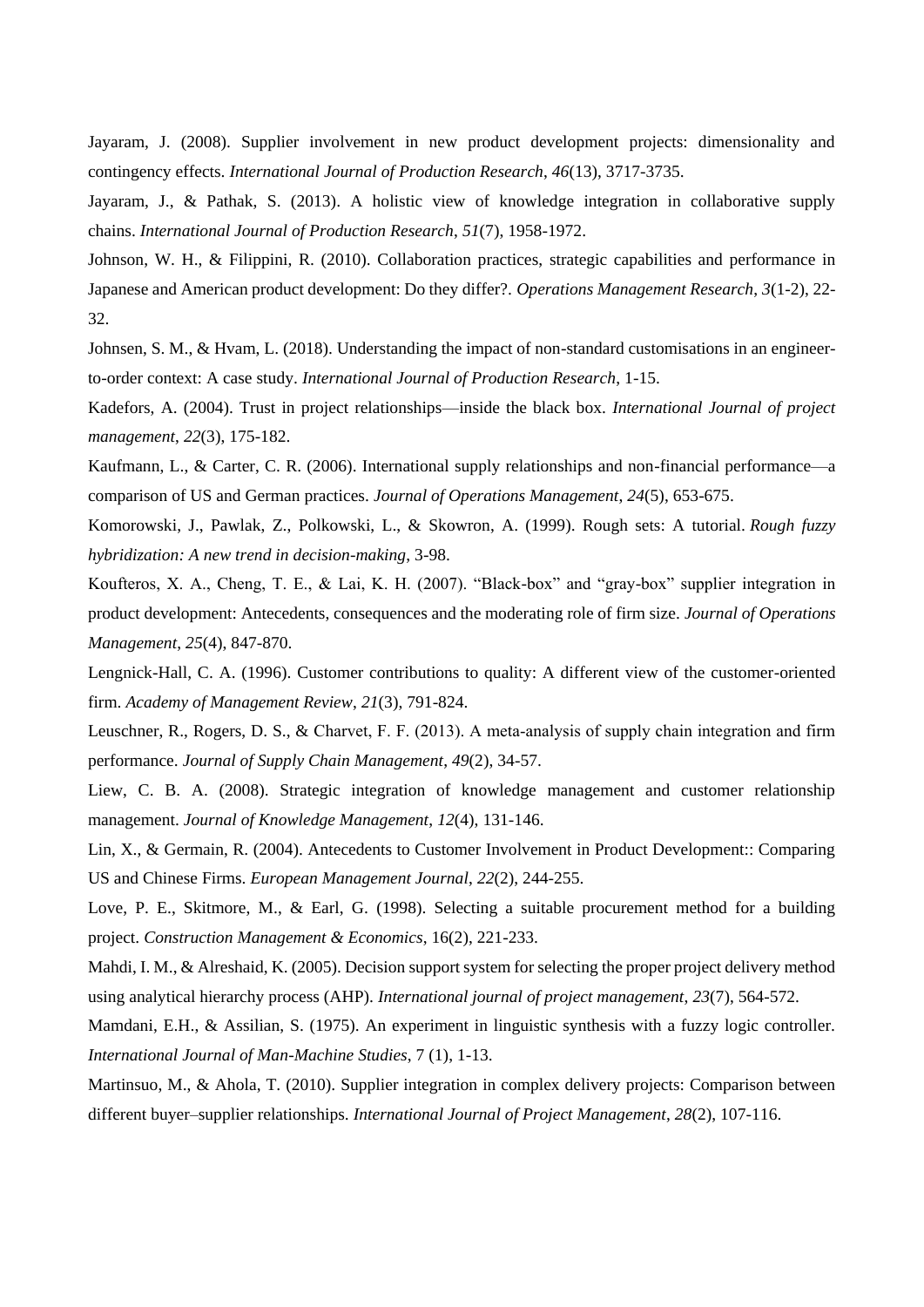McAdam, R., O'Hare, T., & Moffett, S. (2008). Collaborative knowledge sharing in composite new product development: An aerospace study. *Technovation*, 28 (5), 245–256.

Mello, M. H., Strandhagen, J. O., & Alfnes, E. (2015). The role of coordination in avoiding project delays in an engineer-to-order supply chain. *Journal of Manufacturing Technology Management*, *26*(3), 429-454.

Menguc, B., Auh, S., & Yannopoulos, P. (2014). Customer and supplier involvement in design: The moderating role of incremental and radical innovation capability. *Journal of Product Innovation Management*, *31*(2), 313-328.

Millson, M. R. (2013). Exploring the moderating influence of product innovativeness on the organizational integration-new product market success relationship. *European Journal of Innovation Management*, *16*(3), 317-334.

Mishra, A., Chandrasekaran, A., & MacCormack, A. (2015). Collaboration in Multi-Partner R&D projects: The impact of partnering scale and scope. *Journal of Operations Management*, *33*, 1-14.

Mishra, A. A., & Shah, R. (2009). In union lies strength: Collaborative competence in new product development and its performance effects. *Journal of Operations Management*, *27*(4), 324-338.

Mishra, A., & Sinha, K. K. (2016). Work design and integration glitches in globally distributed technology projects. *Production and Operations Management*, *25*(2), 347-369.

Molenaar, K. R., & Songer, A. D. (1998). Model for public sector design-build project selection. *Journal of Construction Engineering and Management*, *124*(6), 467-479.

Narasimhan, R., & Schoenherr, T. (2012). The effects of integrated supply management practices and environmental management practices on relative competitive quality advantage. *International Journal of Production Research*, *50*(4), 1185-1201.

Olsen, B. E., Haugland, S. A., Karlsen, E., & Husøy, G. J. (2005). Governance of complex procurements in the oil and gas industry. *Journal of Purchasing and Supply management*, *11*(1), 1-13.

Park, J. G., & Lee, J. (2014). Knowledge sharing in information systems development projects: Explicating the role of dependence and trust. *International Journal of Project Management*, *32*(1), 153-165.

Parker, D. B., Zsidisin, G. A., & Ragatz, G. L. (2008). Timing and extent of supplier integration in new product development: a contingency approach. *Journal of Supply Chain Management*, *44*(1), 71-83.

Pawlak, Z., & Rough, S. (1991). Theoretical aspects of reasoning about data. *Nonvell, MA: Kluwer*.

Peled, M., & Dvir, D. (2012). Towards a contingent approach of customer involvement in defence projects: An exploratory study. *International Journal of Project Management*, *30*(3), 317-328.

Perols, J., Zimmermann, C., & Kortmann, S. (2013). On the relationship between supplier integration and time-to-market. *Journal of Operations Management*, *31*(3), 153-167.

Petersen, K. J., Handfield, R. B., & Ragatz, G. L. (2005). Supplier integration into new product development: coordinating product, process and supply chain design. *Journal of operations management*, *23(3)*, 371-388.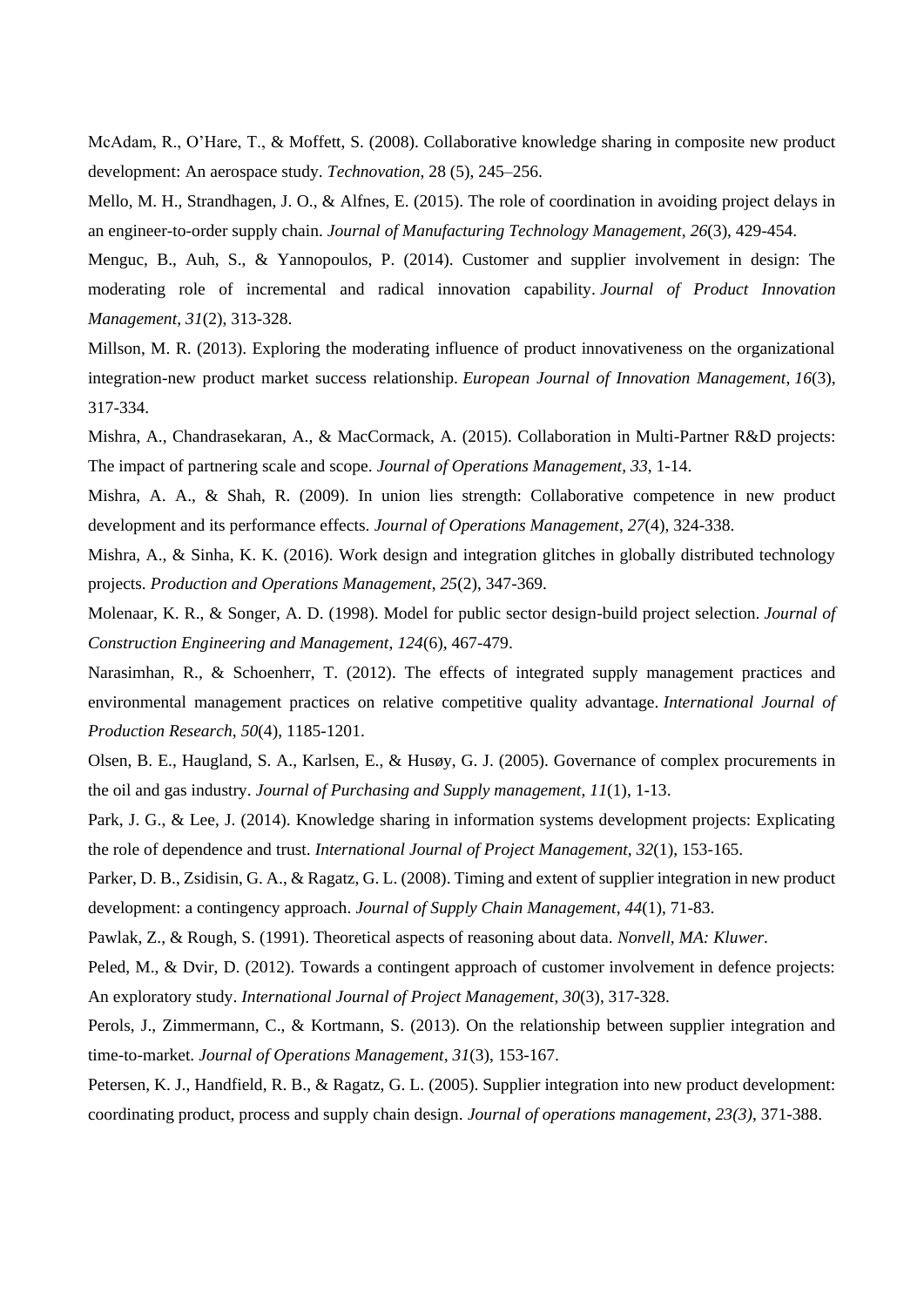Richeson, L., Lackey, C. W., & Starner Jr, J. W. (1995). The effect of communication on the linkage between manufacturer and supplier. *Journal of Supply Chain Management*, *31(1)*, 21-28.

Riza, L. S., Janusz, A., Slezak, D., Cornelis, C., Herrera, F., Benitez, J. M., & Stawicki, S. (2015). Package 'RoughSets'.

Salvador, F., & Villena, V. H. (2013). Supplier integration and NPD outcomes: Conditional moderation effects of modular design competence. *Journal of Supply Chain Management*, *49*(1), 87-113.

Saunders, M. N. (2011). *Research methods for business students, 5/e*. Pearson Education India.

Subramanyam, R. (2003). *The role of metrics and customer involvement in software development* (Doctoral dissertation, Doctoral dissertation, University of Michigan Business School).

Tatikonda, M. V., & Rosenthal, S. R. (2000). Technology novelty, project complexity, and product development project execution success: a deeper look at task uncertainty in product innovation. *IEEE Transactions on engineering management*, *47*(1), 74-87

Troye, S. V., & Supphellen, M. (2012). Consumer participation in coproduction: "I made it myself" effects on consumers' sensory perceptions and evaluations of outcome and input product. *Journal of Marketing*, *76*(2), 33-46.

Vereecke, A., & Muylle, S. (2006). Performance improvement through supply chain collaboration in Europe. *International journal of operations & production management*, *26*(11), 1176-1198.

Wagner, S. M. (2012). Tapping supplier innovation. *Journal of Supply Chain Management*, *48*(2), 37-52.

Zhang, M., Zhao, X., Voss, C., & Zhu, G. (2016). Innovating through services, co-creation and supplier integration: Cases from China. *International Journal of Production Economics*, *171*, 289-300.

Zhou, K. Z., Zhang, Q., Sheng, S., Xie, E., & Bao, Y. (2014). Are relational ties always good for knowledge acquisition? Buyer–supplier exchanges in China. *Journal of Operations management*, *32*(3), 88-98.

Zheng, S., Liu, Y., Li, Y., & Wang, L. (2018). Conjunct roles of client and vendor control in offshoreoutsourced project performance. *International Journal of Production Research*, 56(18),1-19.

#### **Appendix A**

| Title                                             | Authors          | Journal       | Year | Project    |
|---------------------------------------------------|------------------|---------------|------|------------|
|                                                   |                  |               |      | context    |
| Involving suppliers in new product development    | Handfield et al. | California    | 1999 | <b>NPD</b> |
|                                                   |                  | Management    |      | projects   |
|                                                   |                  | Review        |      |            |
| Buyer-supplier collaboration in product           | Hoegl<br>and     | of<br>Journal | 2005 | <b>NPD</b> |
| development projects                              | Wagner           | Management    |      | projects   |
| into<br>Supplier<br>product<br>integration<br>new | Petersen et al.  | of<br>Journal | 2005 | <b>NPD</b> |
| development: coordinating product, process and    |                  | operations    |      | projects   |
| supply chain design                               |                  | management    |      |            |

Literature review on supplier and customer integration for projects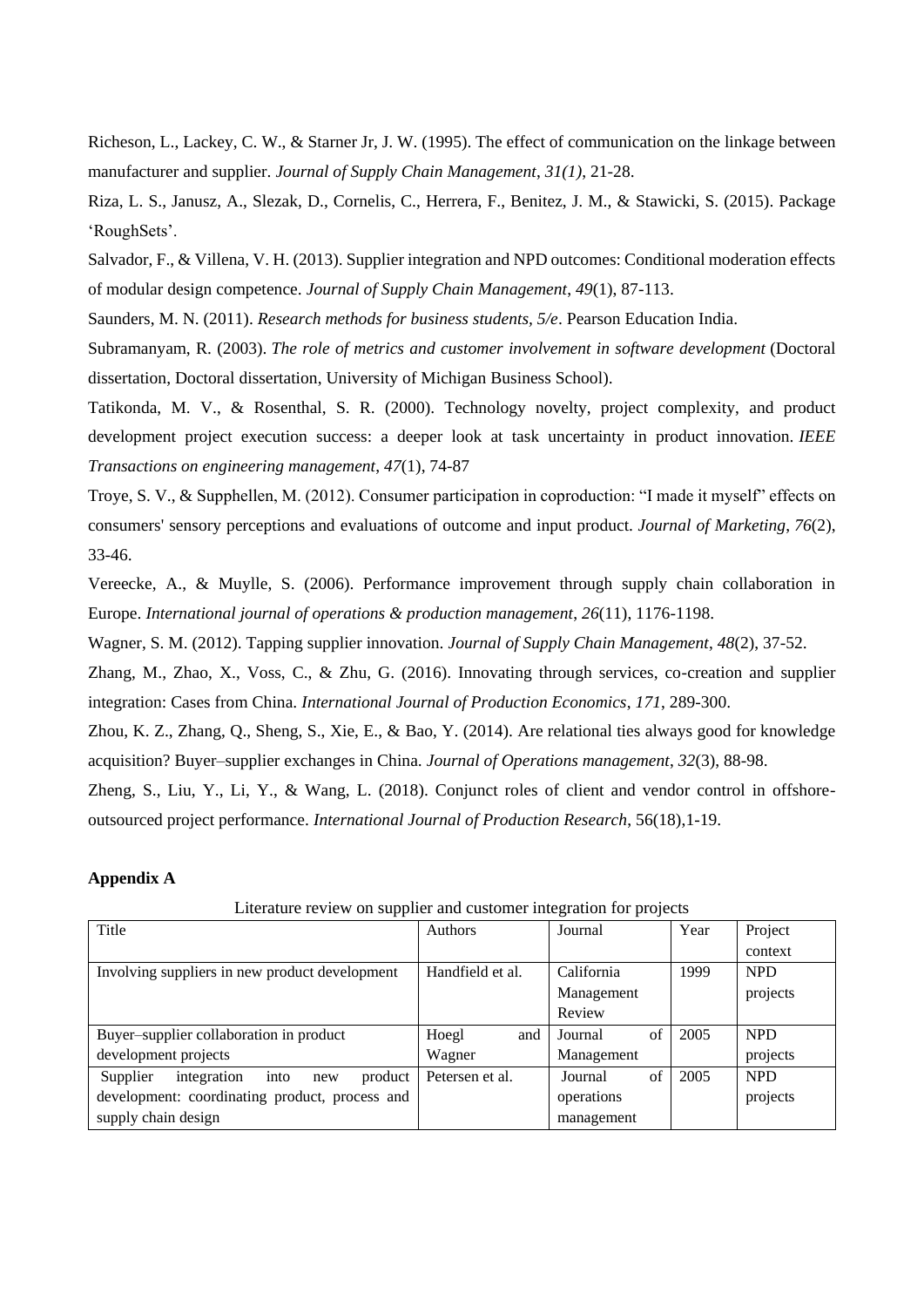| Black-box and graybox supplier integration in              | Koufteros et al.            | Journal<br>of               | 2007 | <b>NPD</b> |
|------------------------------------------------------------|-----------------------------|-----------------------------|------|------------|
| product development: antecedents, consequences             |                             | Operations                  |      | projects   |
| and the moderating role of firm size                       |                             | Management                  |      |            |
| Integrating<br>suppliers<br>product<br>into<br>new         | Handfield<br>and            | Research                    | 2007 | <b>NPD</b> |
| development                                                | Lawson                      | Technology                  |      | projects   |
|                                                            |                             | Management                  |      |            |
| Timing and extent of supplier integration in new           | Parker et al.               | Journal<br>of               | 2008 | <b>NPD</b> |
| product development: a contingency approach                |                             | Supply<br>Chain             |      | projects   |
|                                                            |                             | Management                  |      |            |
| Supplier<br>involvement<br>in<br>product<br>new            | Jayaram                     | International               | 2008 | <b>NPD</b> |
| dimensionality<br>development<br>projects:<br>and          |                             | Journal<br>of               |      | projects   |
| contingency effects                                        |                             | Production                  |      |            |
|                                                            |                             | Research                    |      |            |
| Customer integration strategies for innovation             | Sandmeier                   | International               | 2009 | <b>NPD</b> |
| projects: anticipation and brokering                       |                             | Journal<br>of               |      | projects   |
|                                                            |                             | Technology                  |      |            |
|                                                            |                             | Management                  |      |            |
| In union lies strength: Collaborative competence in        | Mishra and Shah             | Journal<br>of               | 2009 | <b>NPD</b> |
| new product development and its performance                |                             | Operations                  |      | projects   |
| effects                                                    |                             | Management                  |      |            |
| Collaboration practices, strategic capabilities and        | Johnson<br>and              | Operations                  | 2010 | <b>NPD</b> |
| performance in Japanese and American product               | Filippini                   | Management                  |      | projects   |
| development: Do they differ?                               |                             | Research                    |      |            |
| Tapping supplier innovation                                | Wagner                      | of<br>Journal               | 2012 | <b>NPD</b> |
|                                                            |                             | Chain<br>Supply             |      | projects   |
|                                                            |                             | Management                  |      |            |
| Determinants of knowledge transfer in inter-firm           | Lawson<br>and               | International               | 2012 | <b>NPD</b> |
| new product development projects                           | Potter                      | Journal<br>of               |      | projects   |
|                                                            |                             | Operations<br>and           |      |            |
|                                                            |                             | Production                  |      |            |
|                                                            |                             | Management                  |      |            |
| Towards a contingent approach of customer                  | Peled and Dvir              | International               | 2012 | <b>NPD</b> |
| involvement in defence projects: An exploratory            |                             | Journal<br>of               |      | projects   |
| study                                                      |                             | Project                     |      |            |
|                                                            |                             | Management                  |      |            |
| A holistic view of knowledge integration in                | Jayaram<br>and              | International               | 2013 | <b>NPD</b> |
| collaborative supply chains                                | Pathak                      | Journal<br>of               |      | projects   |
|                                                            |                             | Production<br>Research      |      |            |
|                                                            |                             | Journal                     | 2013 | <b>NPD</b> |
| Integration capabilities as mediator of product            | Johnson<br>and<br>Filippini | of<br>Engineering and       |      |            |
| development practices-performance                          |                             | Technology                  |      | projects   |
|                                                            |                             |                             |      |            |
| ${\sf NPD}$<br>Supplier<br>integration<br>and<br>outcomes: | Salvador<br>and             | Management<br>Journal<br>of | 2013 | <b>NPD</b> |
| conditional moderation effects of modular design           | Villena                     | Chain<br>Supply             |      | projects   |
| competence                                                 |                             | Management                  |      |            |
| In pursuit of control: involving suppliers of critical     | Melander et al.             | Supply<br>Chain             | 2014 | <b>NPD</b> |
| technologies in new product development                    |                             | Management:An               |      | projects   |
|                                                            |                             | International               |      |            |
|                                                            |                             | Journal                     |      |            |
|                                                            |                             |                             |      |            |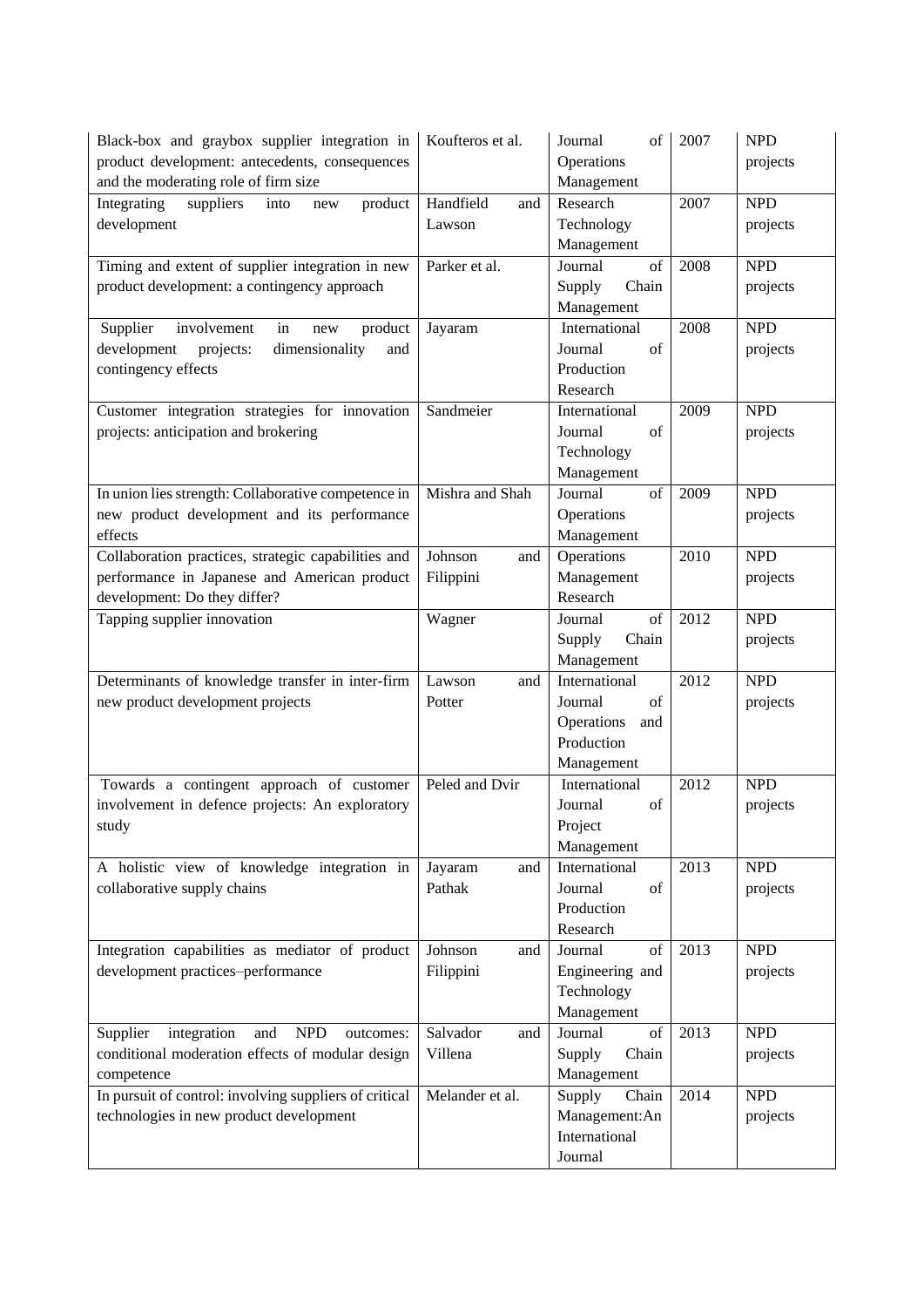| Partnering<br>engineering<br>projects:<br>in<br>Four<br>dimensions of supply chain integration                                                                                     | Eriksson                      | Journal<br>of<br>Purchasing<br>and<br>Supply<br>Management         | 2015 | <b>NPD</b><br>projects                                    |
|------------------------------------------------------------------------------------------------------------------------------------------------------------------------------------|-------------------------------|--------------------------------------------------------------------|------|-----------------------------------------------------------|
| Conceptualizing a framework for customer<br>integration during new product development of<br>chemical companies                                                                    | <b>Elvers</b> and Song        | of<br>Journal<br><b>Business</b><br>and<br>Industrial<br>Marketing | 2016 | <b>NPD</b><br>projects                                    |
| involvement<br>Customer<br>product<br>and<br>new<br>performance: The jointly moderating effects of<br>technological and market newness                                             | Feng et al.                   | Industrial<br>Management<br>and<br>Data<br>Systems                 | 2016 | <b>NPD</b><br>projects                                    |
| The impact of product-process complexity and<br>new product development order winners on new<br>product development performance: The mediating<br>role of collaborative competence | Chaudhuri<br>and<br>Boer      | Journal<br>of<br>Engineering and<br>Technology<br>Management       | 2016 | <b>NPD</b><br>projects                                    |
| Utilizing customer knowledge in innovation:<br>antecedents and impact of customer involvement<br>on new product performance                                                        | Cui and Wu                    | of<br>Journal<br>of<br>Academy<br>Marketing<br>Science             | 2016 | <b>NPD</b><br>projects                                    |
| Prototyping, customer involvement, and speed of<br>information dissemination in new product success                                                                                | Tih et al.                    | Journal<br>of<br><b>Business</b><br>and<br>Industrial<br>Marketing | 2016 | <b>NPD</b><br>projects                                    |
| Supplier collaboration and speed-to-market of new<br>products: the mediating and moderating effects                                                                                | Zhang et al.                  | of<br>Journal<br>Intelligent<br>Manufacturing                      | 2017 | <b>NPD</b><br>projects                                    |
| Trust in project relationships-inside the black<br>box                                                                                                                             | Kadefors                      | International<br>Journal<br>of<br>project<br>management            | 2004 | Construction<br>projects                                  |
| Client-led strategies for construction supply chain<br>improvement                                                                                                                 | Briscoe et al.                | Construction<br>Management<br>and Economics                        | 2004 | Construction<br>projects                                  |
| Effects of cooperative procurement procedures on<br>construction project performance: A conceptual<br>framework                                                                    | Eriksson<br>and<br>Westerberg | International<br>of<br>Journal<br>Project<br>Management            | 2011 | Construction<br>projects                                  |
| The influence of partnering and procurement on<br>subcontractor involvement and innovation                                                                                         | Eriksson et al.               | Facilities                                                         | 2007 | Construction<br>projects                                  |
| Partnering in major contracts: Paradox and<br>metaphor                                                                                                                             | Alderman<br>and<br>Ivory      | International<br>Journal<br>of<br>Project<br>Management            | 2007 | Complex<br>engineering<br>and<br>construction<br>projects |
| Supplier integration in complex delivery projects:<br>Comparison between different buyer-supplier<br>relationships                                                                 | Martinsuo<br>and<br>Ahola     | International<br>Journal<br>of<br>Project<br>Management            | 2010 | Complex<br>delivery<br>systems                            |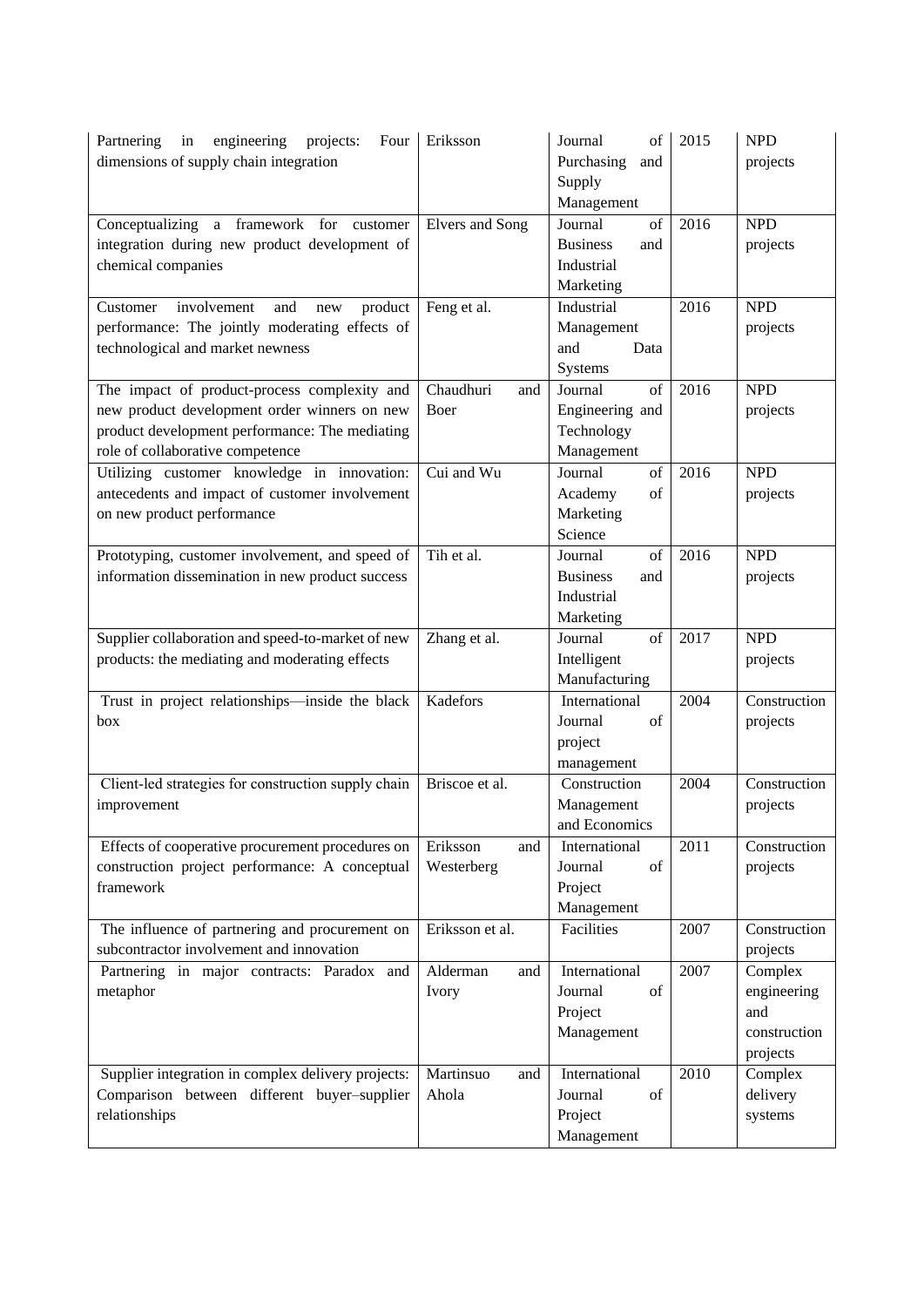| The role of coordination in avoiding project delays   Mello et al. | of<br>Journal | 2015 | Ship     |
|--------------------------------------------------------------------|---------------|------|----------|
| in an engineer-to-order supply chain                               | Manufacturing |      | building |
|                                                                    | Technology    |      | project  |
|                                                                    | Management    |      |          |

**Appendix B**



Figure B1: Stages of a typical shipbuilding project

|  |  | Table B1: Forms of customer involvement in different stages of a shipbuilding project |  |  |  |  |  |  |
|--|--|---------------------------------------------------------------------------------------|--|--|--|--|--|--|
|  |  |                                                                                       |  |  |  |  |  |  |
|  |  |                                                                                       |  |  |  |  |  |  |
|  |  |                                                                                       |  |  |  |  |  |  |

| Stage of<br>shipbuilding<br>project | Type of customer<br>involvement                  | Form of customer<br>involvement                                                                                                               | Example                                                                                                                                                                                                                                                                                                                                                                                                 |
|-------------------------------------|--------------------------------------------------|-----------------------------------------------------------------------------------------------------------------------------------------------|---------------------------------------------------------------------------------------------------------------------------------------------------------------------------------------------------------------------------------------------------------------------------------------------------------------------------------------------------------------------------------------------------------|
| Procurement<br>of items             | Customer<br>involvement in<br>sourcing decisions | In supplier selection<br>In purchase order<br>finalisation<br>In visits to suppliers' sites<br>In providing innovative<br>inputs to suppliers | Customer specified the suppliers.<br>Customer's role in finalizing<br>technical specifications was high.<br>But customers played no role in<br>lead time and price negotiations.<br>The customer visited windlass and<br>mooring winches' suppliers' site.<br>Customers provided innovative<br>inputs to supplier to modify rudder<br>lubrication line. Also suggested<br>modification of ramp designs. |
|                                     |                                                  | In correspondence with<br>suppliers                                                                                                           | Customer checked the source of<br>raw material supply. Continuously<br>interacted till completion of project.                                                                                                                                                                                                                                                                                           |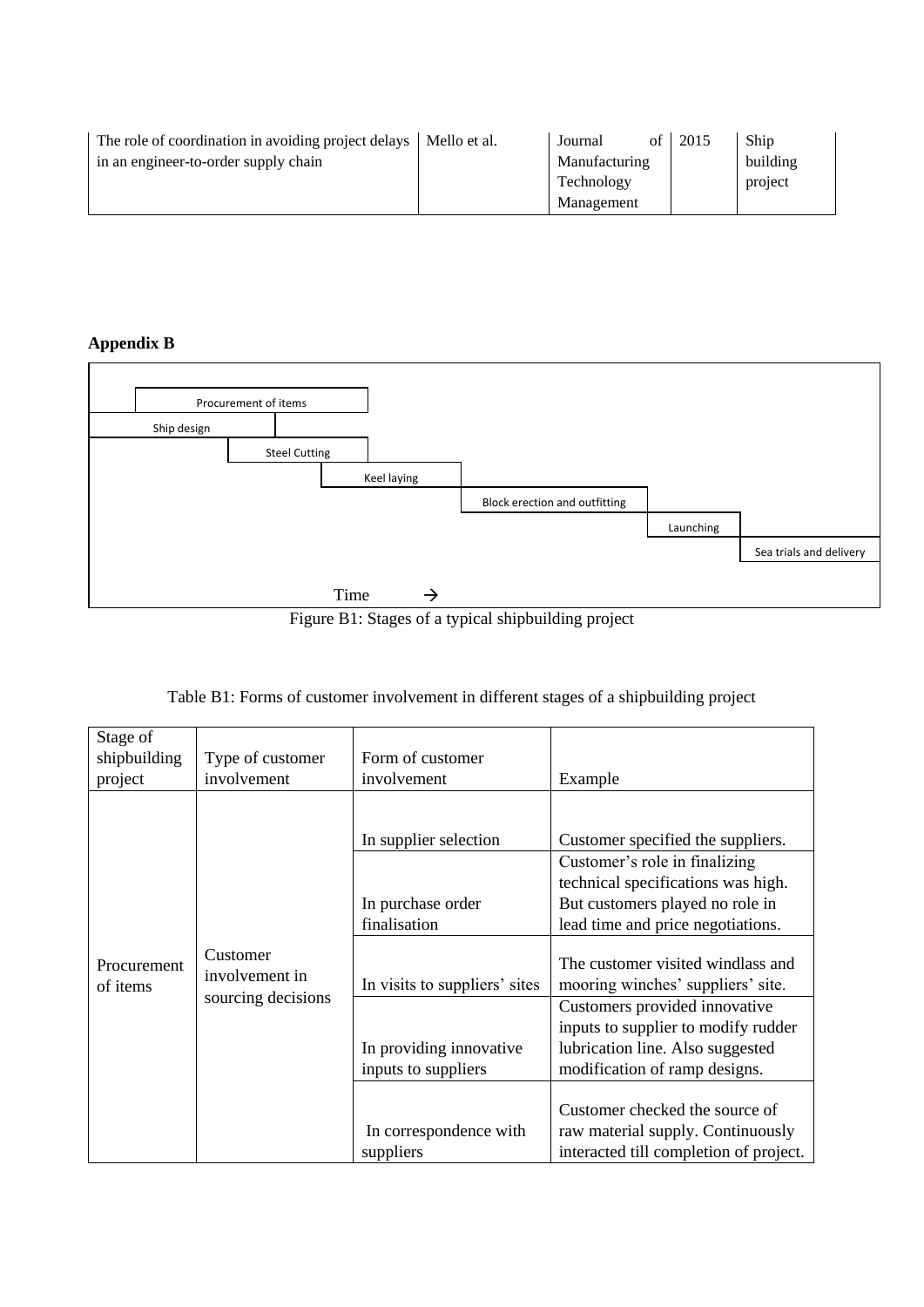| Ship Design                                |                                                 | In Design stage                                                                | The customer took the<br>responsibility of basic design. The<br>shipyard outsourced the 3-D design<br>to a third party and customer<br>regularly interacted with them also. |
|--------------------------------------------|-------------------------------------------------|--------------------------------------------------------------------------------|-----------------------------------------------------------------------------------------------------------------------------------------------------------------------------|
|                                            |                                                 |                                                                                |                                                                                                                                                                             |
| <b>Steel Cutting</b>                       |                                                 | In Steel cutting stage                                                         | Quality inspections done by<br>customer.                                                                                                                                    |
|                                            |                                                 |                                                                                | The customer was fully involved<br>checking the quality of weld. The                                                                                                        |
| Keel laying                                | Customer<br>involvement in<br>project execution | In Keel laying stage, in<br>providing innovative<br>suggestions during project | customers even gave inputs on how<br>to weld girders, brackets in critical<br>areas like curves.                                                                            |
|                                            |                                                 | In Block erection stage, in<br>resolving onsite                                |                                                                                                                                                                             |
| <b>Block</b><br>erection and<br>outfitting |                                                 | production problems, in<br>providing innovative<br>suggestions during project  | The customer suggested improved<br>manufacturing sequence of blocks<br>that improved the productivity.                                                                      |
| Launching                                  |                                                 | In Launching stage                                                             | The customer was fully involved.<br>Went through the entire report of<br>inclining experiment.                                                                              |
| Sea trials<br>and delivery                 |                                                 | In Sea trials and delivery<br>stage                                            | The customer was fully involved.<br>Did all performance criteria<br>checking.                                                                                               |

# **Appendix C**

## Shipyards, Projects and Customers information

|            |                      |           |       |                                |                 |         | Customer               |
|------------|----------------------|-----------|-------|--------------------------------|-----------------|---------|------------------------|
|            |                      |           |       |                                |                 |         | characteristi          |
|            | Shipyard Information |           |       | <b>Project Characteristics</b> |                 |         | $\mathbf{c}\mathbf{s}$ |
|            | Shipyard             |           |       |                                |                 |         |                        |
|            | Capacity             |           | Shipy |                                |                 | Ship    |                        |
|            | Dead                 |           | ard   |                                |                 | Dead    |                        |
|            | Weight               |           | Set   |                                |                 | Weight  | Ship owner             |
| Shipyard   | Tonnage              | Shipyard  | up    | Project                        |                 | Tonnage | (Customer              |
| Name       | (DWT)                | Ownership | year  | Name                           | Ship Type       | (DWT)   | Type)                  |
|            |                      |           |       |                                | Cement          |         |                        |
| Shipyard A | 20000                | Private   | 1985  | Project A1                     | Carrier         | 4000    | Foreign                |
|            |                      |           |       |                                | Anchor          |         |                        |
| Shipyard A | 20000                | Private   | 1985  | Project A2                     | handling tug    | 3000    | Foreign                |
|            |                      |           |       |                                | <b>Offshore</b> |         |                        |
| Shipyard A | 20000                | Private   | 1985  | Project A3                     | vessel          | 15000   | Foreign                |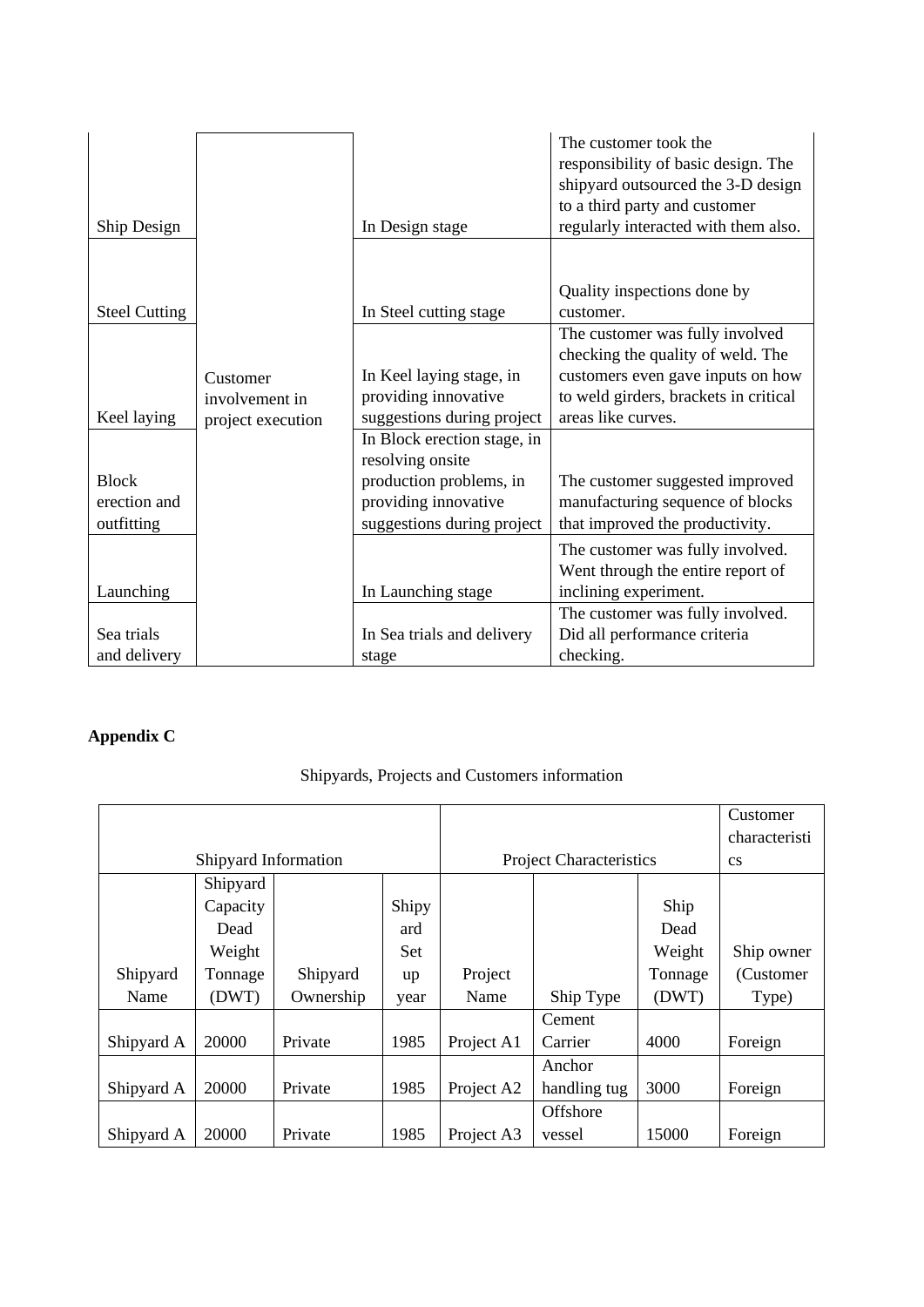|            |        |            |      |                        | Interceptor         |       |          |
|------------|--------|------------|------|------------------------|---------------------|-------|----------|
| Shipyard A | 20000  | Private    | 1985 | Project A4             | boats               | 102   | Domestic |
| Shipyard A | 20000  | Private    | 1985 | Project A5             | <b>Bulk Carrier</b> | 2250  | Domestic |
| Shipyard B | 75000  | Private    | 2004 | Project B1             | <b>Bulk Carrier</b> | 54000 | Domestic |
| Shipyard B | 75000  | Private    | 2004 | Project B2             | <b>Bulk Carrier</b> | 32000 | Foreign  |
|            |        |            |      |                        | Ro-Ro               |       |          |
| Shipyard C | 30000  | Private    | 2006 | Project C1             | Vessel              | 20000 | Foreign  |
|            |        |            |      |                        | Offshore            |       |          |
|            |        |            |      |                        | supply              |       |          |
| Shipyard D | 400000 | Private    | 1997 | Project D1             | vessel              | 1500  | Domestic |
| Shipyard D | 400000 | Private    | 1997 | Project D <sub>2</sub> | Barge               | 4300  | Domestic |
|            |        | Government |      |                        |                     |       |          |
|            |        | defense    |      |                        | Naval               |       |          |
| Shipyard E | 7000   | shipyard   | 1960 | Project E1             | warship             | 3300  | Domestic |
|            |        | Government |      |                        |                     |       |          |
|            |        | defense    |      |                        |                     |       |          |
| Shipyard F | 100000 | shipyard   | 1972 | Project F1             | Patrol vessel       | 1000  | Domestic |
|            |        | Government |      |                        | Offshore            |       |          |
|            |        | defense    |      |                        | Supply              |       |          |
| Shipyard F | 100000 | shipyard   | 1972 | Project F <sub>2</sub> | vessel              | 3000  | Foreign  |
|            |        | Government |      |                        |                     |       |          |
|            |        | defense    |      |                        |                     |       |          |
| Shipyard F | 100000 | shipyard   | 1972 | Project F3             | Barge               | 5000  | Foreign  |
|            |        |            |      |                        | Multi utility       |       |          |
|            |        |            |      |                        | triple screw        |       |          |
| Shipyard X | 50000  | Private    | 2004 | Project X1             | Barge               | 4000  | Domestic |
| Shipyard Y | 4500   | Private    | 1963 | Project Y1             | Crane Barge         | 2900  | Domestic |

## **Appendix D: Rules induced**

## Table D1: Rules induced

| Induced rules for core $\{CT, ST\}$ |       |           |  |                              |
|-------------------------------------|-------|-----------|--|------------------------------|
| Rule No.                            | IF CT | and ST is |  | THEN $d$ <sub>P</sub> $P$ is |
| $B_7$ _Rule 1                       | D     | EH        |  | H                            |
| $B_7$ Rule 2                        | D     | H         |  | H                            |
| $B_7$ Rule 3                        | D     | <b>NH</b> |  | H                            |
| $B_7$ Rule 4                        | D     | M         |  | H                            |
| $B_7$ Rule 5                        | D     | L         |  | M                            |
| $B_7$ Rule 6                        | F     | <b>SH</b> |  | H                            |
| $B_7$ _Rule 7                       | F     | H         |  | L                            |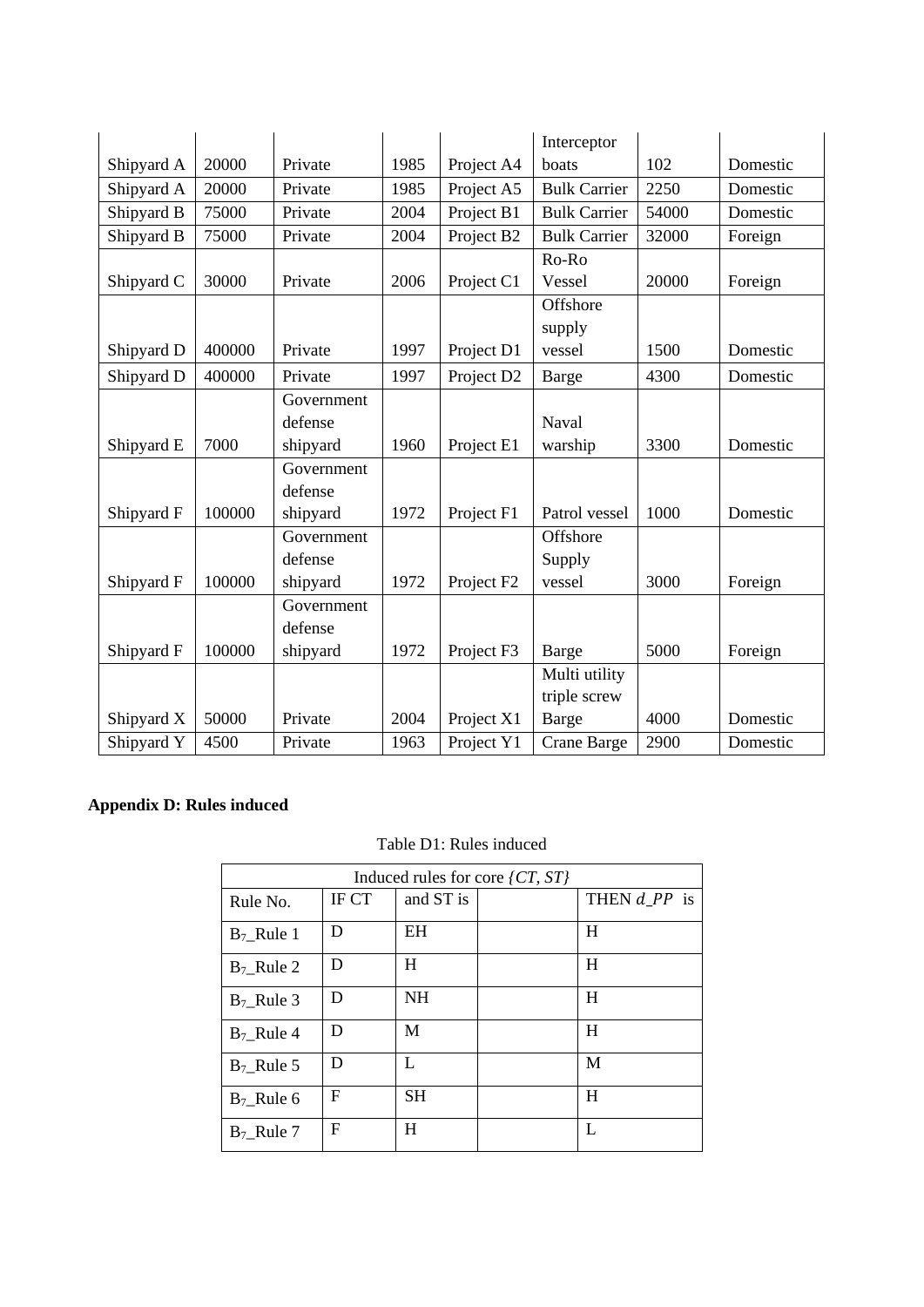| $B_7$ _Rule 8     | F                                      | M         |                                         | $\boldsymbol{\mathrm{H}}$ |  |
|-------------------|----------------------------------------|-----------|-----------------------------------------|---------------------------|--|
| $B_7$ _Rule 9     | ${\bf F}$                              | L         |                                         | M                         |  |
|                   | Induced rules for reduct/CT, ST, CISD} |           |                                         |                           |  |
| Rule No.          | IF CT is                               | and ST is | and CISD is                             | THEN $d$ <sub>PP</sub> is |  |
| $B_{11}$ _Rule 1  | D                                      | EΗ        | <b>SH</b>                               | H                         |  |
| $B_{11}$ _Rule 2  | D                                      | NH        | NH                                      | <b>SH</b>                 |  |
| $B_{11}$ _Rule 3  | D                                      | L         | M                                       | M                         |  |
| $B_{11}$ _Rule 4  | D                                      | M         | NL                                      | NH                        |  |
| $B_{11}$ _Rule 5  | D                                      | H         | L                                       | H                         |  |
| $B_{11}$ _Rule 6  | D                                      | M         | SL                                      | $H_{\rm}$                 |  |
| $B_{11}$ _Rule 7  | D                                      | H         | <b>VL</b>                               | M                         |  |
| $B_{11}$ _Rule 8  | D                                      | L         | <b>VL</b>                               | M                         |  |
| $B_{11}$ _Rule 9  | D                                      | NH        | Nil                                     | H                         |  |
| $B_{11}$ _Rule 10 | F                                      | <b>SH</b> | $H_{\rm}$                               | NH                        |  |
| $B_{11}$ _Rule 11 | ${\bf F}$                              | L         | M                                       | M                         |  |
| $B_{11}$ _Rule 12 | F                                      | M         | M                                       | H                         |  |
| $B_{11}$ _Rule 13 | F                                      | L         | SL                                      | M                         |  |
| $B_{11}$ _Rule 14 | F                                      | $H_{\rm}$ | VL                                      | NL                        |  |
| $B_{11}$ _Rule 15 | ${\bf F}$                              | L         | <b>VL</b>                               | M                         |  |
|                   |                                        |           | Induced rules for reduct [CT, ST, CIPE] |                           |  |
|                   | IF CT is                               | and ST is | and CIPE is                             | THEN d_PP                 |  |
| $B_{12}$ _Rule 1  | D                                      | M         | <b>SH</b>                               | H                         |  |
| $B_{12}$ _Rule 2  | D                                      | EH        | H                                       | $H_{\rm}$                 |  |
| $B_{12}$ _Rule 3  | D                                      | M         | H                                       | NH                        |  |
| $B_{12}$ _Rule 4  | D                                      | H         | NH                                      | M                         |  |
| $B_{12}$ _Rule 5  | D                                      | <b>NH</b> | NH                                      | SH                        |  |
| $B_{12}$ _Rule 6  | D                                      | L         | NH                                      | M                         |  |
| $B_{12}$ _Rule 7  | D                                      | H         | M                                       | H                         |  |
| $B_{12}$ _Rule 8  | D                                      | <b>NH</b> | M                                       | H                         |  |
| $B_{12}$ _Rule 9  | ${\rm F}$                              | <b>SH</b> | SH                                      | NH                        |  |
| $B_{12}$ _Rule 10 | F                                      | L         | H                                       | M                         |  |
| $B_{12}$ _Rule 11 | F                                      | M         | H                                       | H                         |  |
| $B_{12}$ _Rule 12 | F                                      | H         | NH                                      | NL                        |  |
| $B_{12}$ _Rule 13 | ${\rm F}$                              | L         | M                                       | M                         |  |